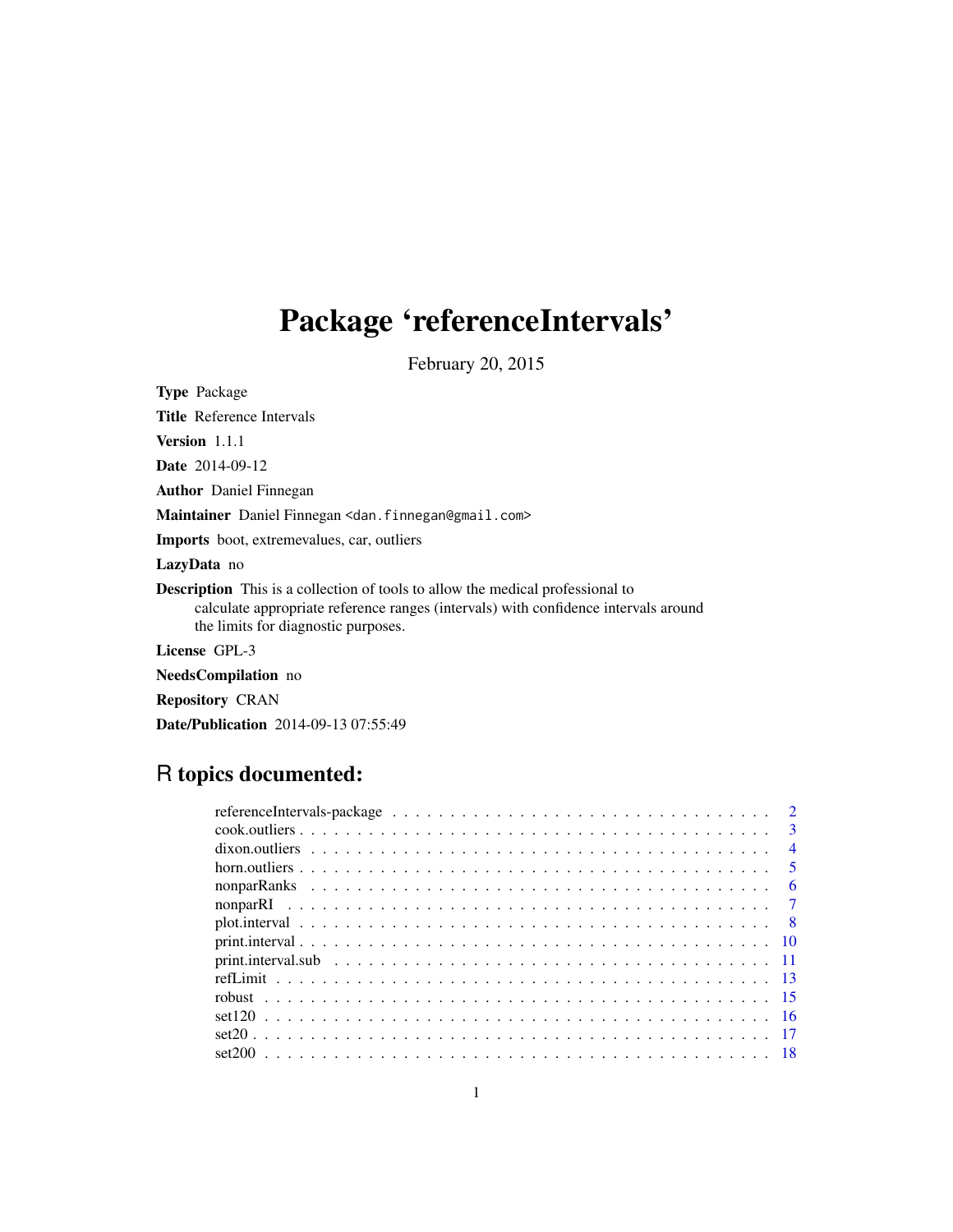<span id="page-1-0"></span>

| Index |  |
|-------|--|
|       |  |
|       |  |
|       |  |

#### referenceIntervals-package

*This package calculates reference intervals from a dataset using either parametric, non-parametric, or robust methods.*

#### Description

This package also calculates the confidence intervals around the calculated reference intervals in order to provide a metric for how precise the calculations are. This package also contains four outlier detection functions.

# Details

| Package: | referenceIntervals |
|----------|--------------------|
| Type:    | Package            |
| Version: | 1.1                |
| Date:    | 2014-09-12         |
| License: | $GPL-3$            |

#### Author(s)

Daniel Finnegan

Maintainer: Daniel Finnegan <dan.finnegan@gmail.com>

#### References

~~ Literature or other references for background information ~~

```
refLimit(set50, out.rm = TRUE, out.method = "cook")
refLimit(set200, out.method = "horn", RI = "n", refConf = 0.90, limitConf = 0.80)horn.outliers(set120)
dixon.outliers(set20)
frame = data.frame(one = rnorm(30, m = 5, sd = 2), two = rnorm(30, m = 7, sd = 1),
three = rnorm(30, m = 2, sd = 0.5)
```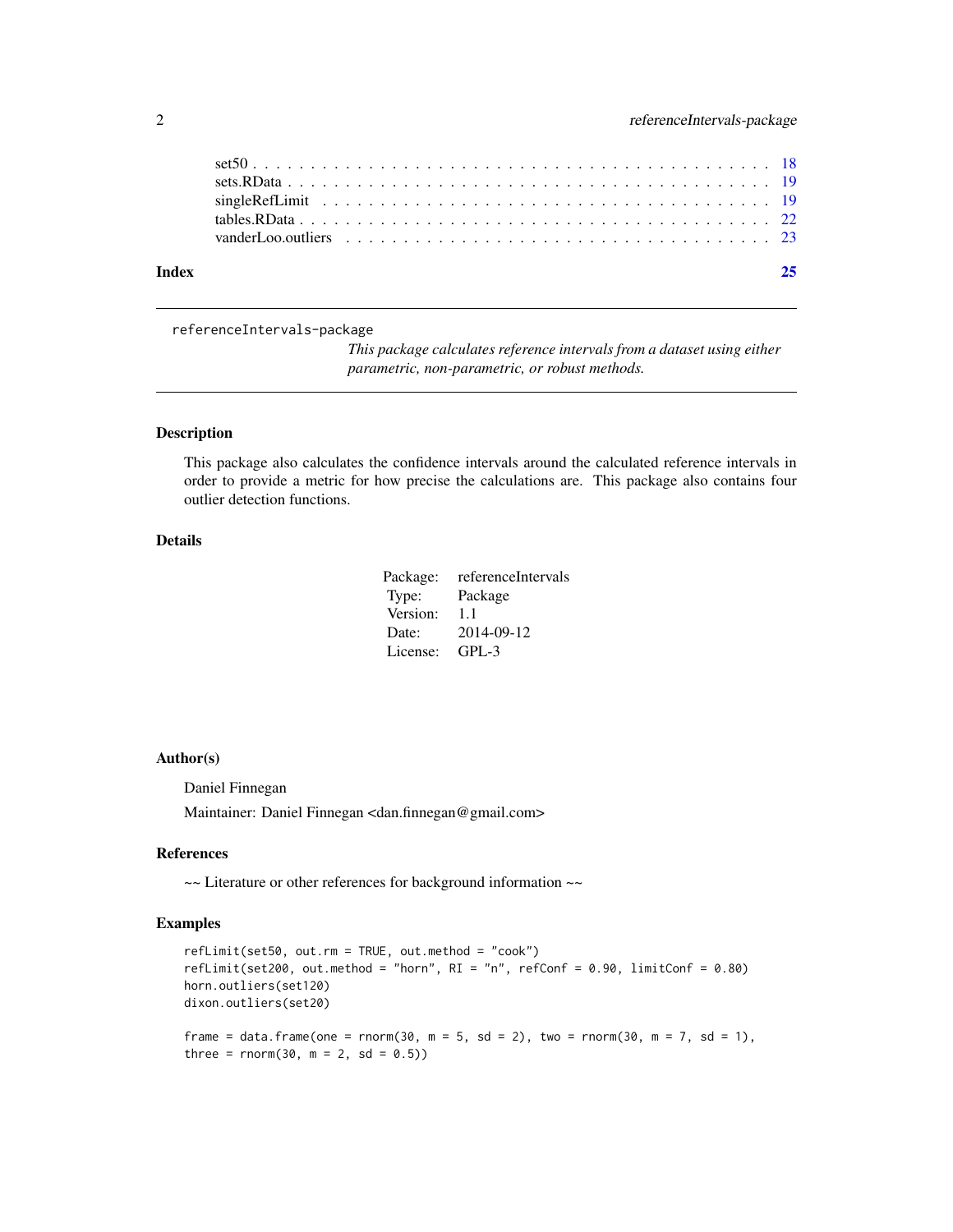#### <span id="page-2-0"></span>cook.outliers 3

```
result = refLimit(frame)
plot(result)
```
#### cook.outliers *Determines outliers using Cook's Distance*

#### Description

A linear regression model is calculated for the data (which is the mean for one-dimensional data. From that, using the Cook Distances of each data point, outliers are determined and returned.

#### Usage

cook.outliers(data)

#### Arguments

data A vector of data points.

#### Value

Returns a list containing a vector of outliers and a vector of the cleaned data (subset).

| outliers | A vector of outliers from the data set                      |
|----------|-------------------------------------------------------------|
| subset   | A vector containing the remaining data, cleaned of outliers |

#### Author(s)

Daniel Finnegan

```
cook.outliers(set50)
plot(cook.outliers(set50)$subset)
## The function is currently defined as
function (data)
{
   fit = lm(data ~ 1)cooks_dist = cooks.distance(fit)
   out = data[as.numeric(names(cooks_dist[cooks_dist > (4/length(cooks_dist)) |
       cooks\_dist > 1])]
    sub = data[as.numeric(names(cooks_dist[cooks_dist <= (4/length(cooks_dist)) &
       cooks_dist <= 1]))]
    return(list(outliers = out, subset = sub))
 }
```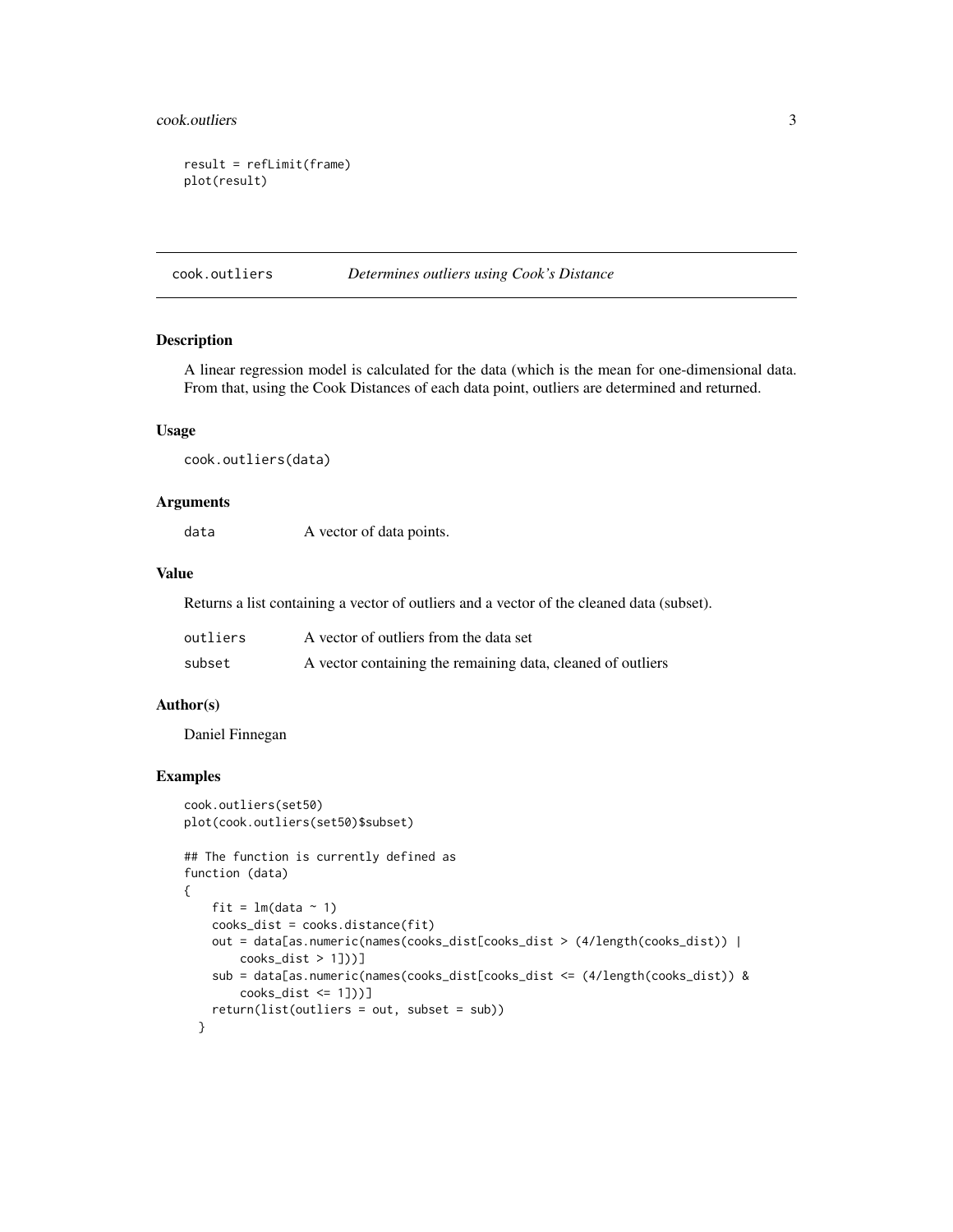#### Description

This determines outliers of the dataset by calculating Dixon's Q statistic and comparing it to a standardized table of statistics. This method can only determine outliers for datasets of size  $3 \le n$  $\leq$  30. This function requires the outliers package.

#### Usage

dixon.outliers(data)

#### Arguments

data A vector of data points.

#### Value

Returns a list containing a vector of outliers and a vector of the cleaned data (subset).

| outliers | A vector of outliers from the data set                      |
|----------|-------------------------------------------------------------|
| subset   | A vector containing the remaining data, cleaned of outliers |

# Author(s)

Daniel Finnegan

# References

Statistical treatment for rejection of deviant values: critical values of Dixon's "Q" parameter and related subrange ratios at the 95 (2), pp 139-146 DOI: 10.1021/ac00002a010. Publication Date: January 1991

One-sided and Two-sided Critical Values for Dixon's Outlier Test for Sample Sizes up to  $n = 30$ . Economic Quality Control, Vol 23(2008), No. 1, 5-13.

```
dixon.outliers(set20)
summary(dixon.outliers(set20)$subset)
## The function is currently defined as
function (data)
{
    if (length(data) >= 3 & length(data) <= 30) {
       d = sort(data)gap\_high = abs(d[length(data)] - d[length(data) - 1]gap_low = abs(d[2] - d[1])
```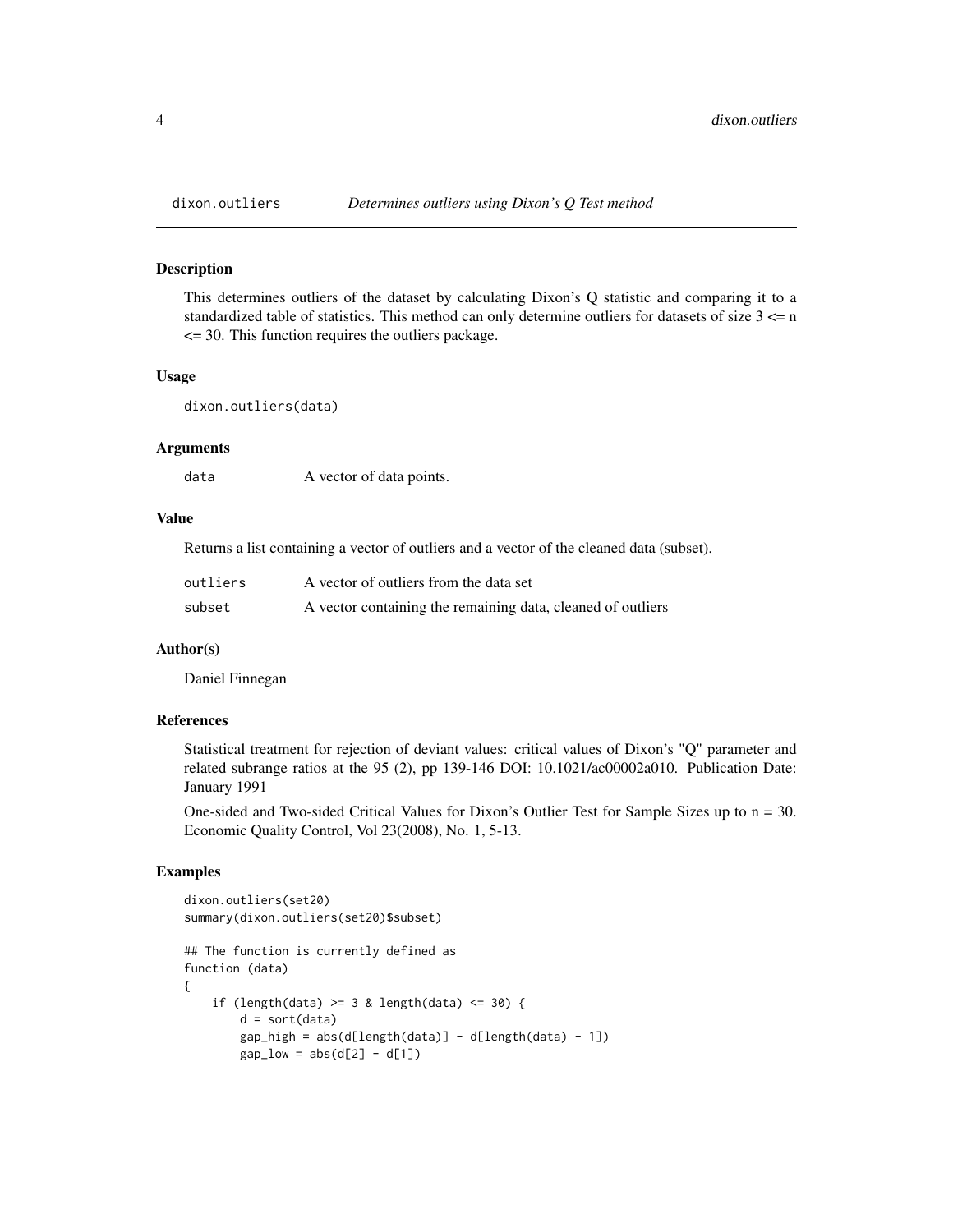#### <span id="page-4-0"></span>horn.outliers 5

```
range = d[length(d)] - d[1]end = NULL
    if (gap_high > gap_low) {
        end = "high"Q = gap_high/range
    }
    if (gap_low > gap_high) {
        end = "low"Q = gap_low/range
    }
    dixonNum = subset(dixonTableValues, Size == length(data))$Q95
    sub = data
    out = as.numeric(c())if (Q > dixonNum & end == "high") {
        sub = subset(data, data < d[length(d)])
        out = d[length(d)]}
    if (Q > dixonNum & end == "low") {
        sub = subset(data, data > d[1])
        out = d[1]}
    return(list(outliers = out, subset = sub))
}
else {
    return(list(outliers = as.numeric(c());\; subset = data))}
```
}

horn.outliers *Determines outliers using Horn's method and Tukey's interquartile fences on a Box-Cox transformation of the data.*

#### Description

This function determines outliers in a Box-Cox transformed dataset using Horn's method of outlier detection using Tukey's interquartile fences. If a data point lies outside 1.5 \* IQR from the 1st or 3rd quartile point, it is an outlier.

# Usage

```
horn.outliers(data)
```
#### Arguments

data A vector of data points.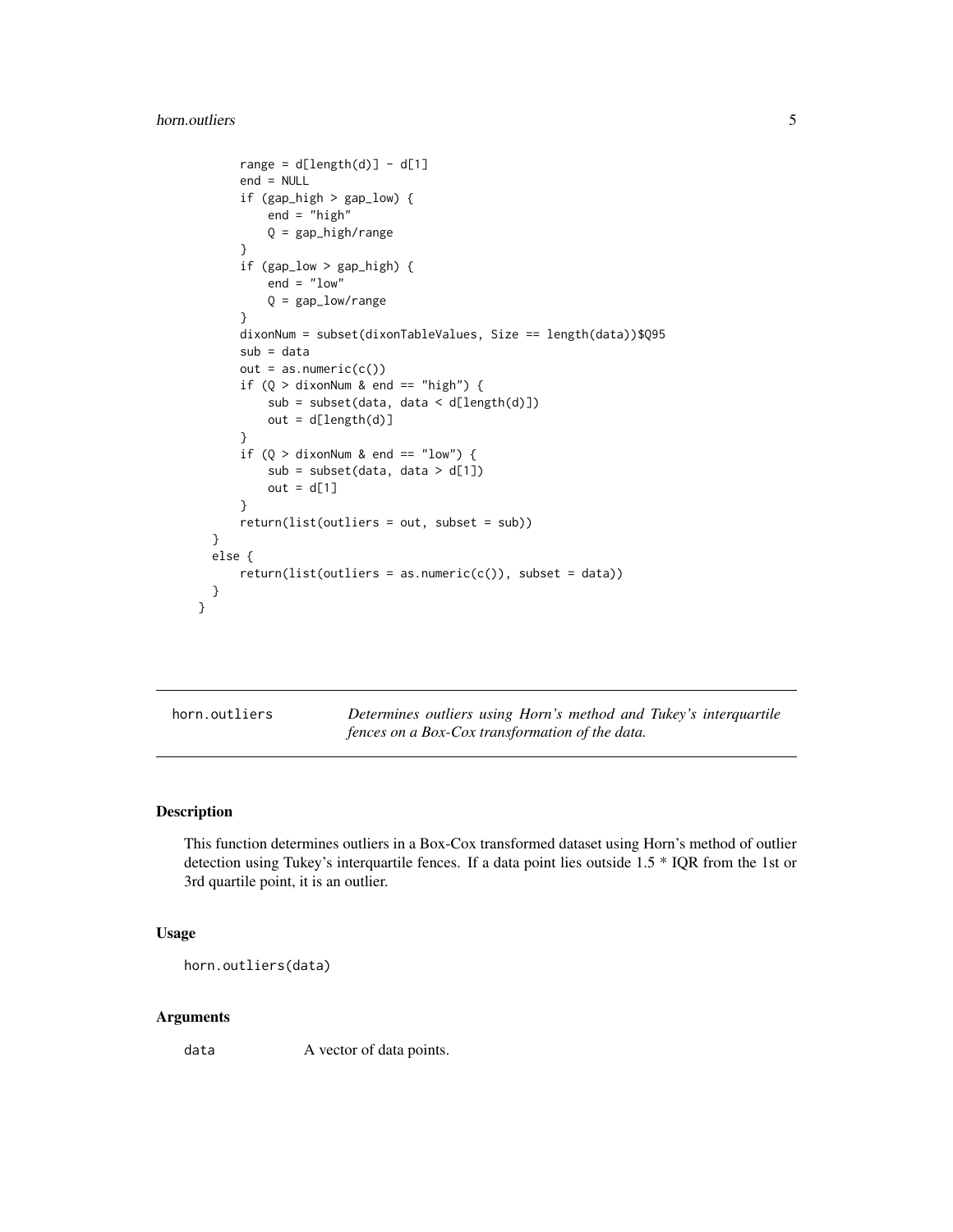#### <span id="page-5-0"></span>Value

Returns a list containing a vector of outliers and a vector of the cleaned data (subset).

| outliers | A vector of outliers from the data set                      |
|----------|-------------------------------------------------------------|
| subset   | A vector containing the remaining data, cleaned of outliers |

#### Author(s)

Daniel Finnegan

#### References

ASVCP reference interval guidelines: determination of de novo reference intervals in veterinary species and other related topics. Vet Clin Pathol 41/4 (2012) 441-453, 2012 American Society for Veterinary Clinical Pathology

Horn, P. S., Feng, L., Li, Y., & Pesce, A. J. (2001). Effect of outliers and nonhealthy individuals on reference interval estimation. Clinical Chemistry, 47(12), 2137-2145.

#### Examples

```
horn.outliers(set200)
```

```
## The function is currently defined as
function (data)
{
   descriptives = summary(data)
   Q1 = descriptives[[2]]
   Q3 = descriptives[[5]]
   IQR = Q3 - Q1out = subset(data, data <= (Q1 - 1.5 \times IQR) | data >= (Q3 +1.5 * IQR)sub = subset(data, data > (Q1 - 1.5 * IQR) & data < (Q3 +
        1.5 * IQR))
    return(list(outliers = out, subset = sub))
 }
```
nonparRanks *Table that dictate the ranks for the confidence intervals around the calculated reference interval.*

#### Description

This is a table that dictate the ranks for the confidence intervals around the calculated reference interval. This method is available when  $120 \le n \le 1000$ .

#### Usage

nonparRanks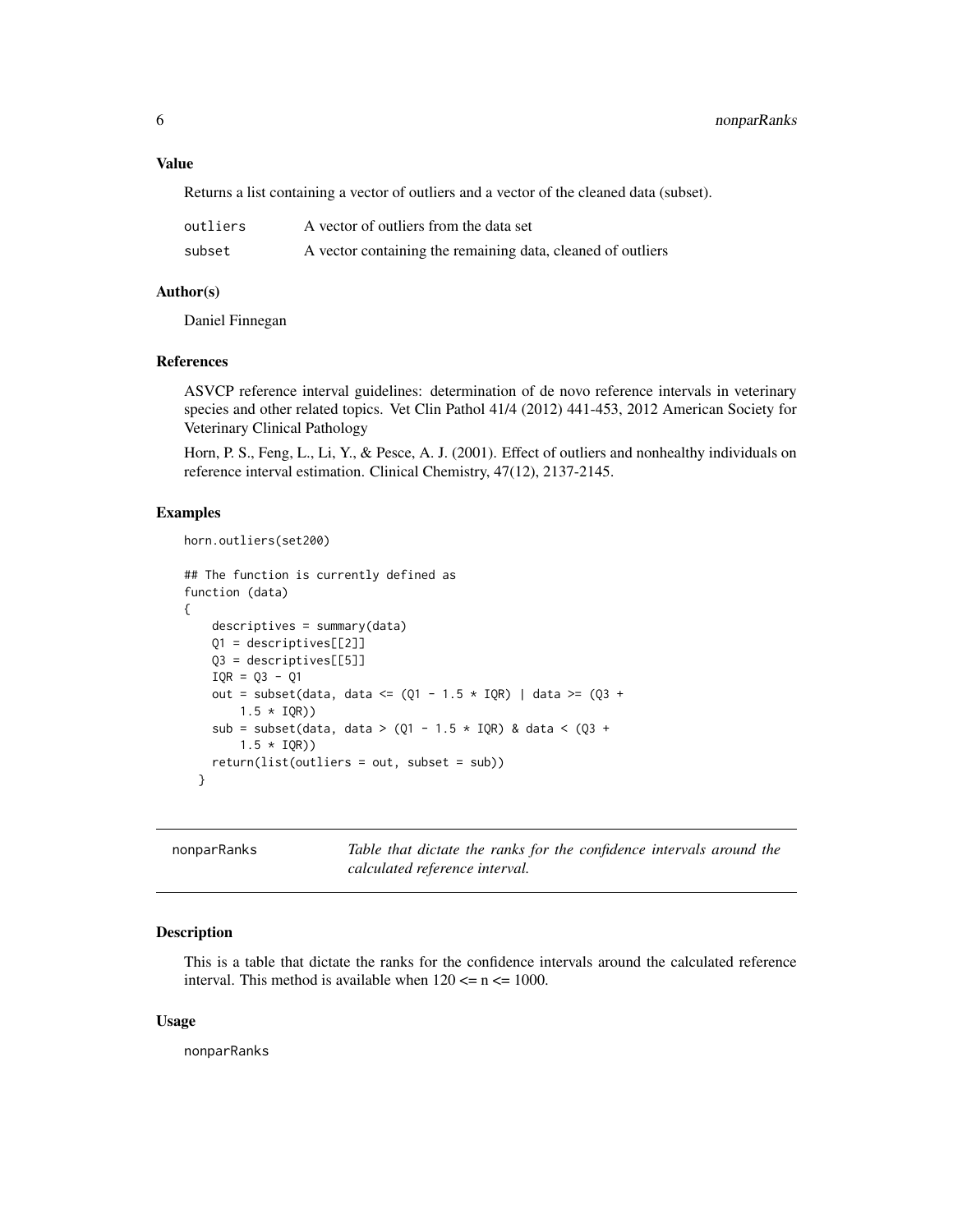#### <span id="page-6-0"></span>nonparRI 7 and 2008 and 2009 and 2009 and 2009 and 2009 and 2009 and 2009 and 2009 and 2009 and 2009 and 2009  $\sigma$

# Format

A data frame with 882 observations on the following 3 variables.

SampleSize a numeric vector Lower a numeric vector Upper a numeric vector

# References

Defining, Establishing, and Verifying Reference Intervals in the Clinical Laboratory; Approved Guideline - 3rd Edition (C28-A3)

#### Examples

data(nonparRanks)

nonparRI *Determines the reference interval using non-parametric means*

#### Description

This function uses the appropriate percentiles as determined by refConf to return the non-parametric reference interval. This is written as a boot function to use within the function refLimit.

#### Usage

 $nonparRI(data, indices = 1: length(data), refConf = 0.95)$ 

## Arguments

| data    | data is a vector of sample values.                                                                 |
|---------|----------------------------------------------------------------------------------------------------|
| indices | The indices of data to be used in the calculations. The default is to use the whole<br>set.        |
| refConf | refConf is a measure of the range covered by the calculation. Most often, as is<br>the default, 95 |

## Value

Returns a vector of two values, the lower and upper limits of the reference interval.

# Author(s)

Daniel Finnegan

#### References

Defining, Establishing, and Verifying Reference Intervals in the Clinical Laboratory; Approved Guideline - 3rd Edition (C28-A3)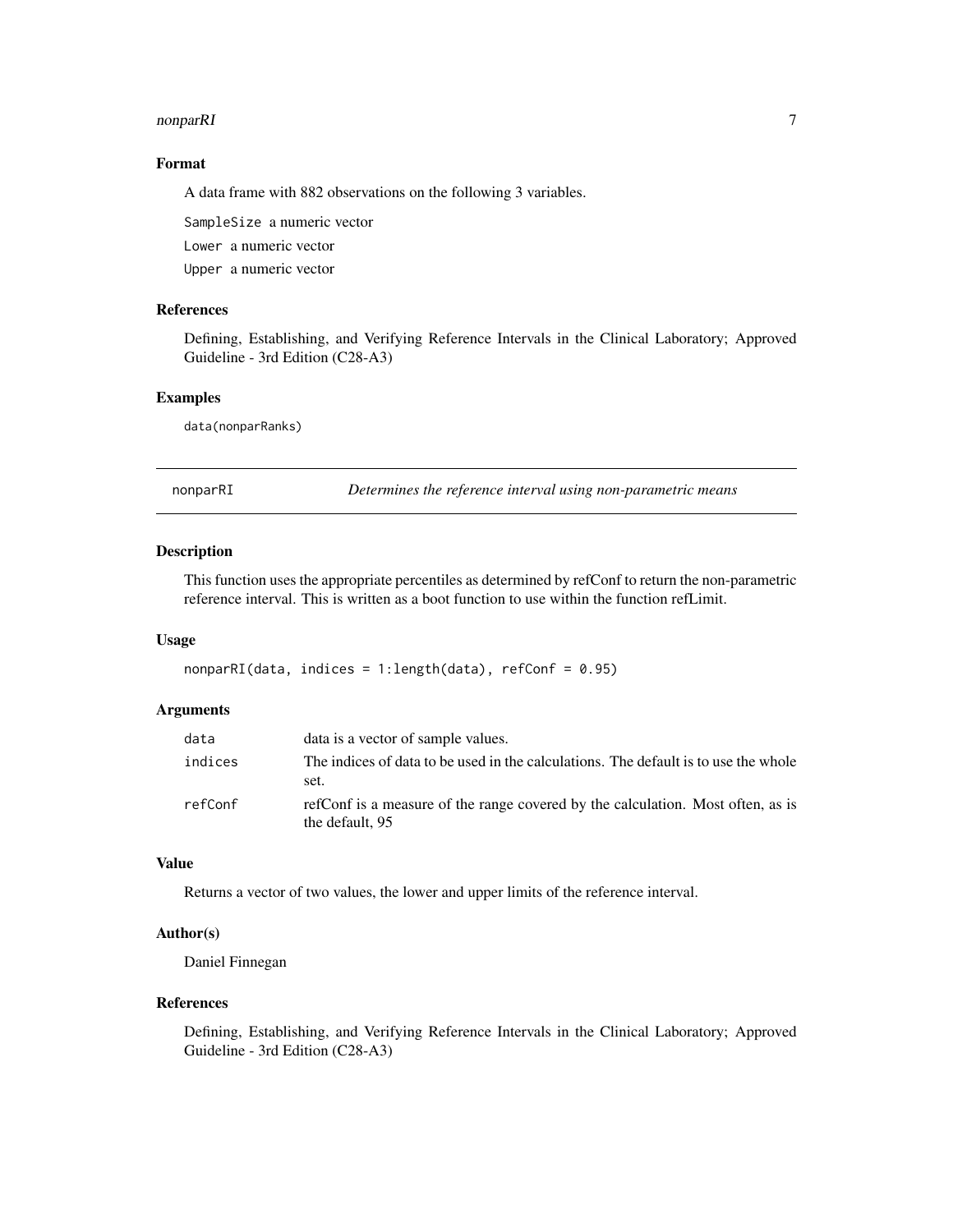# Examples

```
nonparRI(set50)
nonparRI(set50, refConf = 0.9)
## The function is currently defined as
function (data, indices = 1:length(data), refConf = 0.95)
{
    d = data[indices]
   results = c(quantile(d, (1 - refConf)/2, type = 6), quantile(d,
       1 - ((1 - refConf)/2), type = 6)return(results)
  }
```

| plot.interval | Overload of plot function to include the ability to plot the results of |
|---------------|-------------------------------------------------------------------------|
|               | refLimit                                                                |

# Description

Plots the reference interval and confidence intervals around the limits of the reference interval.

# Usage

## S3 method for class 'interval' plot(x, main, ...)

#### Arguments

|                         | Object x is of type "interval".                                              |
|-------------------------|------------------------------------------------------------------------------|
| main                    | Title of plot.                                                               |
| $\cdot$ $\cdot$ $\cdot$ | Arguments to be passed to methods, such as graphical parameters (see 'par'). |

# Value

No return value.

#### Author(s)

Daniel Finnegan

```
result = refLimit(set200)
plot(result)
## The function is currently defined as
function (x, \text{main} = \text{NULL}, \ldots){
```
<span id="page-7-0"></span>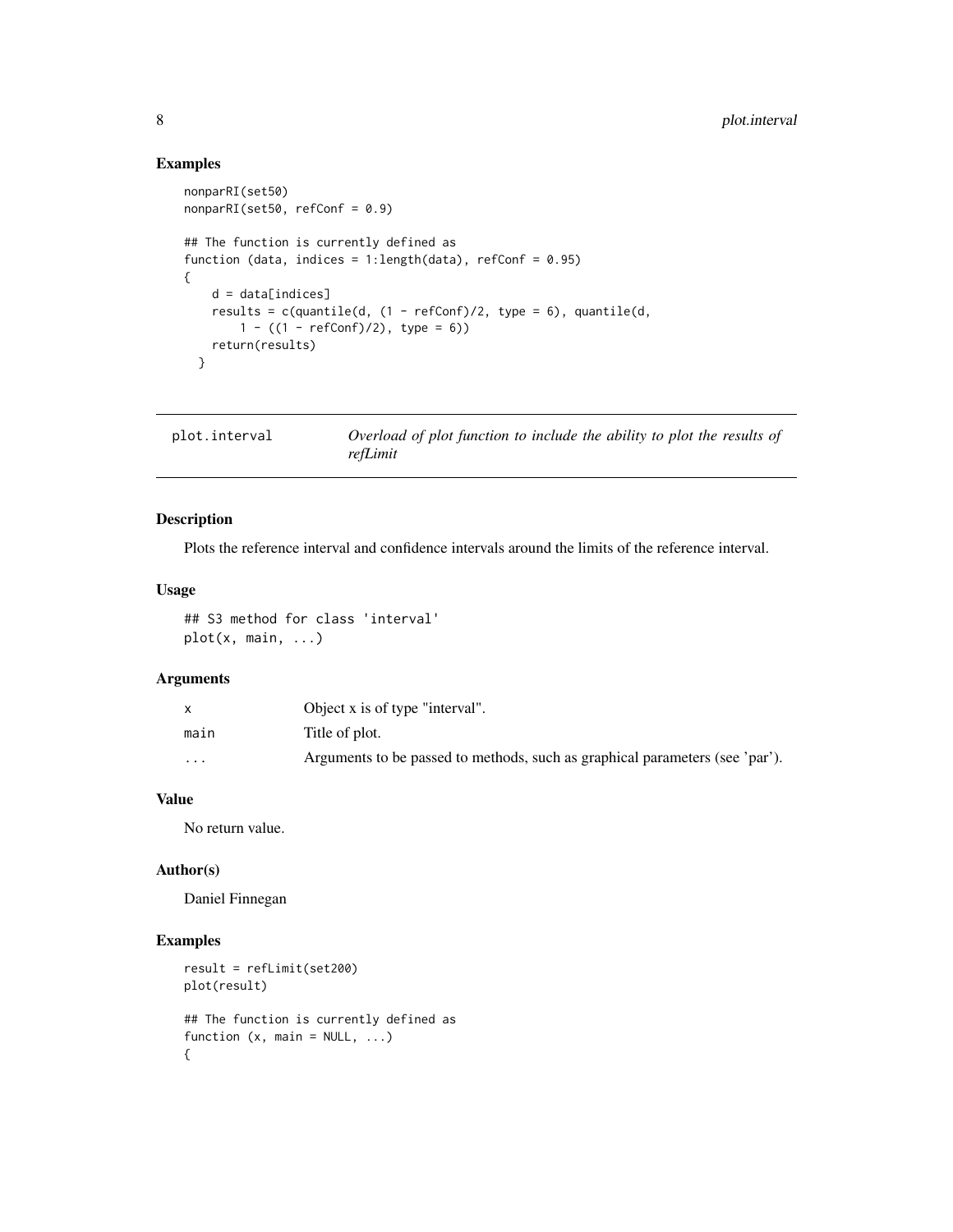```
original.parameters = par()
if (class(x[[1]]) != "interval") {
    range = max(x[["Conf_Int"]][[4]]) - min(x[["Conf_Int"]][[1]]))y_{\text{low}} = min(x[["Conf_Int"]][[1]]) - 0.05 * rangey_{\text{high}} = \text{max}(x[[\text{Conf}_\text{Int}"]][[4]]) + 0.05 * \text{range})plot.new()
    plot.window(xlim = c(0, 2), ylim = c(y_l1ow, y_high))segments(1, min(x[["Ref_Int"]]), 1, max(x[["Ref_Int"]]),
        col = "red")segments(1 - 0.05, x[["Conf_Int"]][[1]], 1 + 0.05, x[["Conf_Int"]][[1]],
        col = "blue")
    segments(1 - 0.05, x[["Conf_Int"]][[2]], 1 + 0.05, x[["Conf_Int"]][[2]],
        col = "blue")segments(1 - 0.05, x[["Conf_Int"]][[3]], 1 + 0.05, x[["Conf_Int"]][[3]],
        col = "blue")segments(1 - 0.05, x[["Conf_Int"]][[4]], 1 + 0.05, x[["Conf_Int"]][[4]],
        col = "blue")axis(1, at = 1:1, labels = x[["dname"]])axis(2)
    if (!is.null(main)) {
        title(main = main)
    }
    else {
        title(main = "Reference Range")
    }
    title(xlab = "Parameter")
    title(ylab = "Units")
    legend(x = "topright", col = c("red", "blue"), lty = 1,
        inset = c(0, -0.09), legend = c("Reference Interval","Confidence Intervals"), cex = 0.75, xpd = TRUE)
    box()
}
if (class(x[[1]]) == "interval") {
    numRanges = length(x)intervals = unlist(sapply(x, "[", "Conf_Int"))
    labels = unlist(sapply(x, "["", "dname"))range = max(intervals) - min(intervals)
    y_{\text{low}} = min(intervals) - 0.05 * rangey_{\text{high}} = \text{max}(\text{intervals}) + 0.05 \times \text{range})plot.new()
    plot.window(xlim = c(0, numRanges + 1), ylim = c(y_l)ow,
        y_high))
    for (i in 1:numRanges) {
        segments(i, x[[i]]$Ref_Int[1], i, x[[i]]$Ref_Int[2],
            col = "red")segments(i - 0.05, x[[i]]$Conf_Int[[1]], i + 0.05,
            x[[i]]$Conf_Int[[1]], col = "blue")
        segments(i - 0.05, x[[i]]$Conf_Int[[2]], i + 0.05,
            x[[i]]$Conf_Int[[2]], col = "blue")
        segments(i - 0.05, x[[i]]$Conf_Int[[3]], i + 0.05,
            x[[i]]$Conf_Int[[3]], col = "blue")
        segments(i - 0.05, x[[i]]$Conf_Int[[4]], i + 0.05,
            x[[i]]$Conf_Int[[4]], col = "blue")
```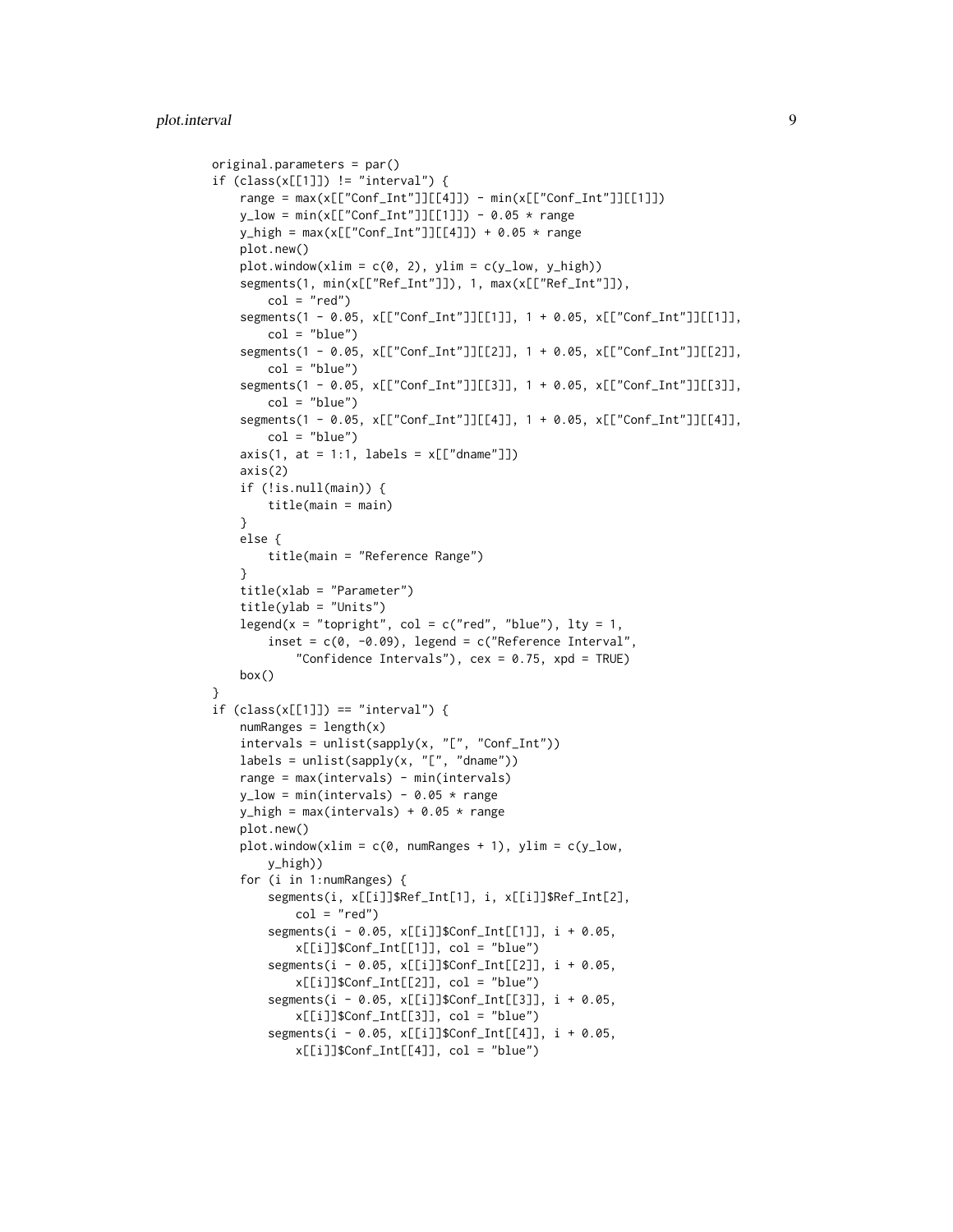```
}
    axis(1, at = 1:numRanges, labels = FALSE)
    text(x = seq(1, numRanges, by = 1), par("usr")[3] - 0.2,
        labels = labels, cex = 0.75, srt = 90, pos = 1, offset = 2,
        xpd = TRUEaxis(2)
    if (!is.null(main)) {
        title(main = main)
    }
    else {
        title(main = "Reference Range")
    }
    title(xlab = "Parameter")
    title(ylab = "Units")
    legend(x = "topright", col = c("red", "blue"), lty = 1,
        inset = c(0, -0.09), legend = c("Reference Interval","Confidence Intervals"), cex = 0.75, xpd = TRUE)
    box()
}
par(original.parameters[-c(13, 19, 21:23)])
```
print.interval *Overload of print in order to concisely print the results of refLimit*

# Description

}

This function allows for the pretty-printing of a large list object created by calling the refLimit function.

#### Usage

```
## S3 method for class 'interval'
print(x, digits = 4L, quote = TRUE, prefix = "", ...)
```
# Arguments

| x         | x is an object of type "interval"                                                        |
|-----------|------------------------------------------------------------------------------------------|
| digits    | minimal number of _significant_ digits. See 'print.default'.                             |
| quote     | logical, indicating whether or not strings should be printed with surrounding<br>quotes. |
| prefix    | Option to specify a formatting prefix.                                                   |
| $\ddotsc$ | further arguments passed to or from other methods.                                       |
|           |                                                                                          |

# Value

No return value.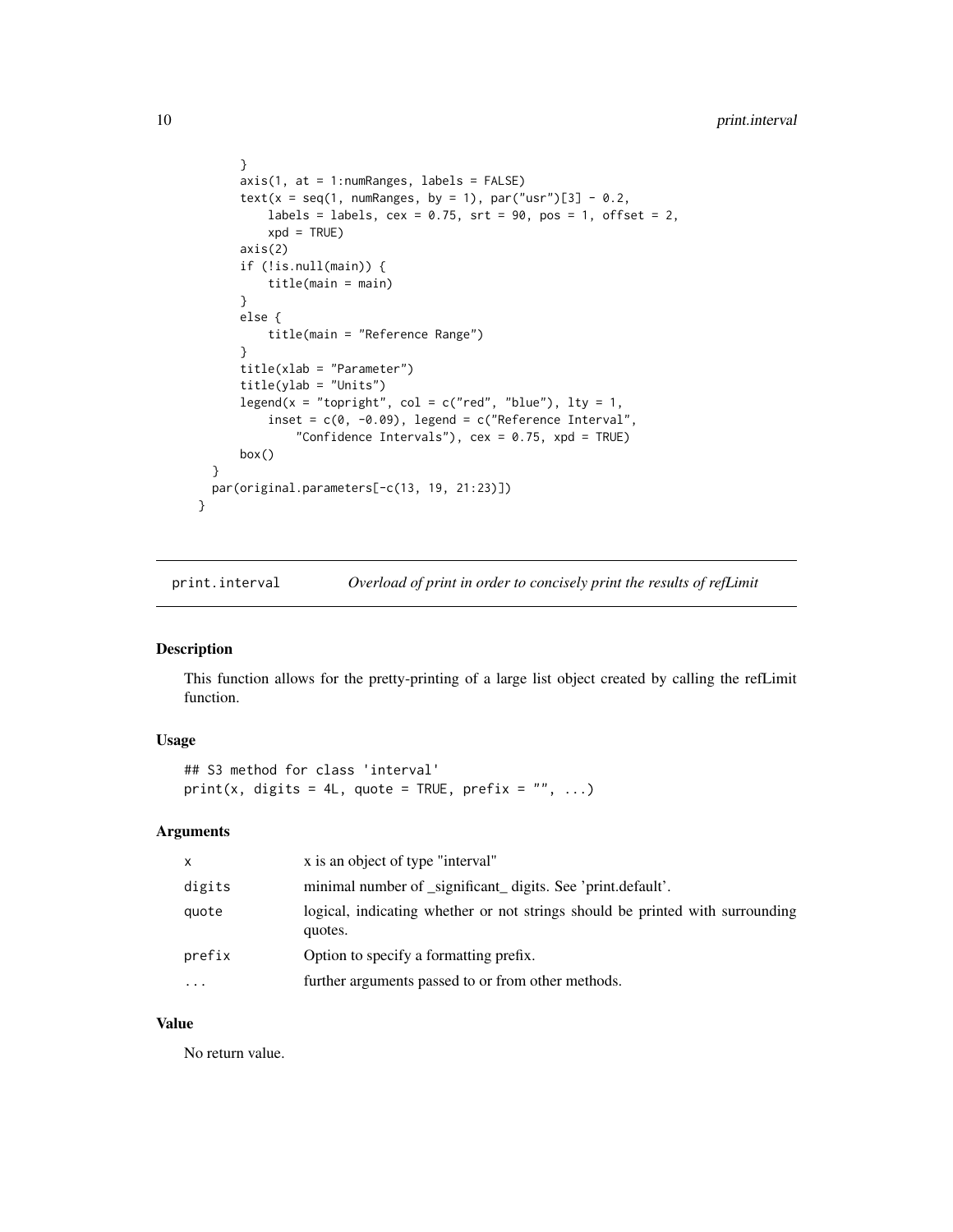# <span id="page-10-0"></span>print.interval.sub 11

# Author(s)

Daniel Finnegan

#### Examples

```
result = refLimit(set120)
result
## The function is currently defined as
function (x, digits = 4L, quote = TRUE, prefix = ", ...)
{
    if (class(x[[1]]) == "interval") {
       lapply(x, print.interval.sub)
    }
   else {
       print.interval.sub(x)
    }
  }
```
print.interval.sub *Overload of print in order to concisely print the results of refLimit*

# Description

This function allows for the pretty-printing of a large list object created by calling the refLimit function.

#### Usage

## S3 method for class 'interval.sub' print(x, digits = 4L, quote = TRUE, prefix =  $"$ , ...)

# Arguments

| $\mathsf{x}$ | x is an object of type "interval"                                                        |
|--------------|------------------------------------------------------------------------------------------|
| digits       | minimal number of _significant_ digits. See 'print.default'.                             |
| quote        | logical, indicating whether or not strings should be printed with surrounding<br>quotes. |
| prefix       | Option to specify a formatting prefix.                                                   |
| $\cdots$     | further arguments passed to or from other methods.                                       |

# Value

No return value.

#### Author(s)

Daniel Finnegan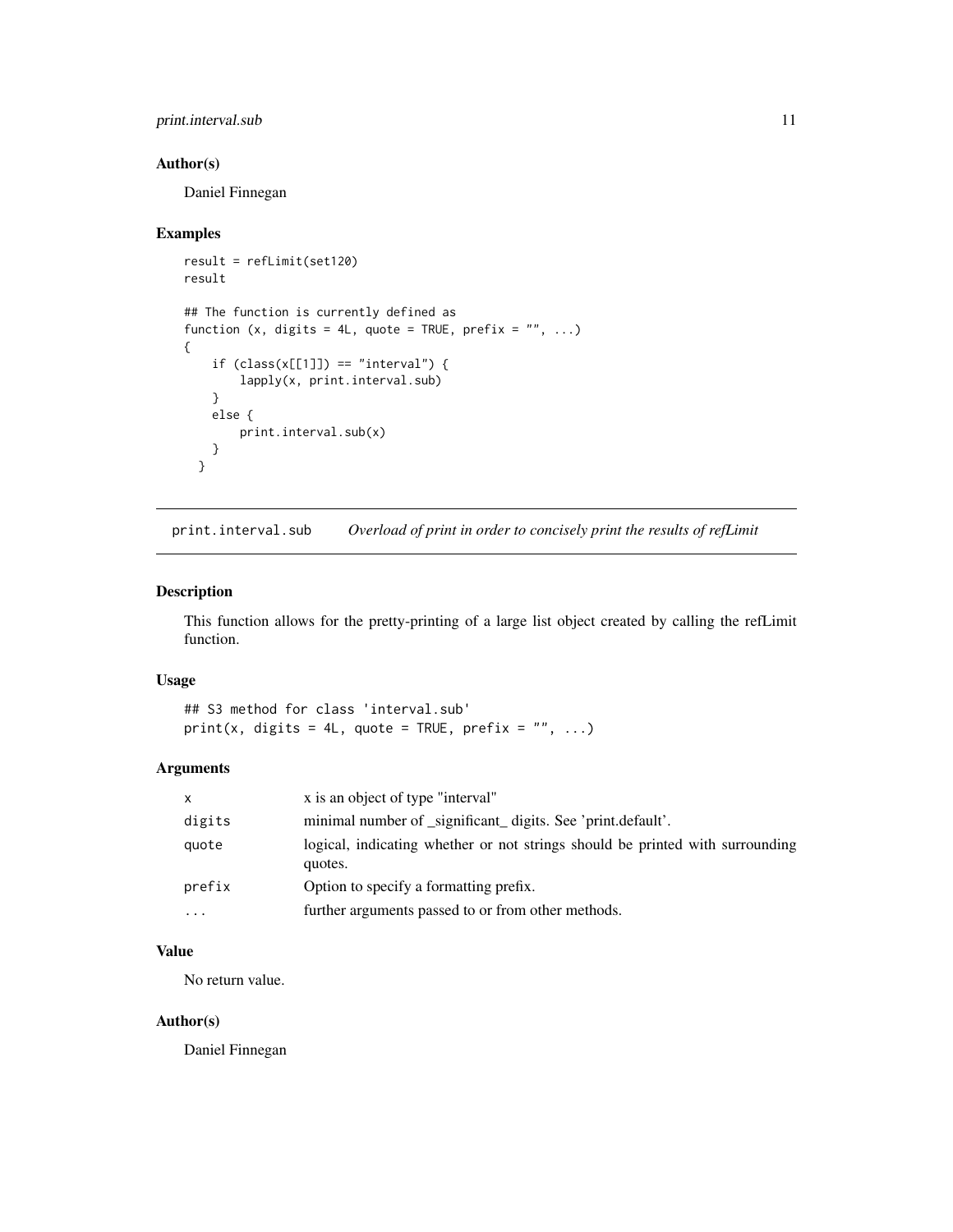#### Examples

{

```
## The function is currently defined as
function (x, digits = 4L, quote = TRUE, prefix = ", ...)
   cat("\n")
   cat(strwrap(x$methodRI, prefix = " \t', x"), sep = "\n")
   cat(strwrap(x$methodCI, prefix = " \t', t"), sep = " \n', n")cat("\n'\)cat("data: ", x$dname, "\n", sep = "")
   cat("N: ", x$size, "\n", sep = "")
   if (!is.null(x$refConf)) {
        cat(format(100 * x$refConf), "% Reference Interval",
            "\n", sep = "")
    }
    if (!is.null(x$limitConf)) {
        cat(format(100 * x$limitConf), "% Confidence Intervals\n",
            "\ln", sep = "")
    }
    if (!is.null(x$out.method)) {
        cat("Outlier detection method:", x$out.method, "\n")
    }
    if (!is.null(x$outliers) & length(x$outliers) > 0) {
       if (x$out.rm) {
            cat("Removed outliers: ")
        }
        else {
            cat("Suspected outliers: ")
        }
       cat(strwrap(paste(format(x$outliers, digits = 6), collapse = ", ")),
            sep = "n")}
    else {
       cat("No outliers detected\n")
    }
    if (!is.null(x$norm)) {
       cat(strwrap(x$norm, prefix = "\\n"), "\\n\\n")}
    if (!is.null(x$Ref_Int)) {
        cat("\nReference Interval: ")
        cat(strwrap(paste(format(x$Ref_Int, digits = 6), collapse = ", ")),sep = "n")}
    if (!is.null(x$Conf_Int)) {
        cat("Lower Confidence Interval: ")
        cat(strwrap(paste(format(x$Conf_Int[1:2], digits = 6),
            collapse = ", "), sep = "\n\cdot"cat("Upper Confidence Interval: ")
        cat(strwrap(paste(format(x$Conf_Int[3:4], digits = 6),
            collapse = ", "), sep = "\n\cdot"}
   cat("\n")
```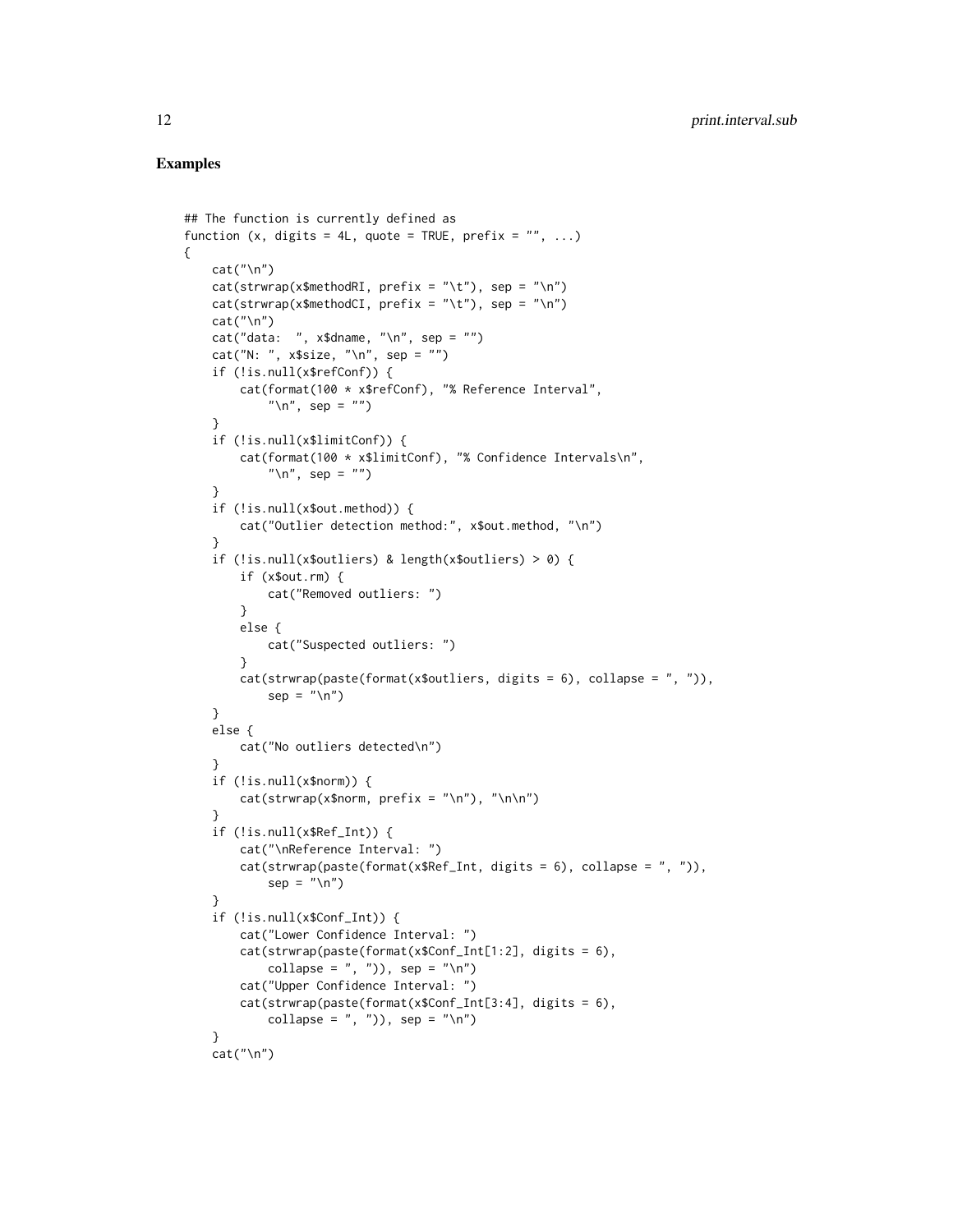#### <span id="page-12-0"></span>refLimit 13

```
invisible(x)
}
```
refLimit *Calculates and returns reference and confidence intervals for a dataset*

# Description

This function calculates a reference interval from a dataset using parametric, non-parametric, or robust methods.

# Usage

```
refLimit(data, out.method = "horn", out.rm = FALSE, RI = "p", CI = "p",
refConf = 0.95, limitConf = 0.9)
```
# Arguments

| data       | A vector of data points.                                                                                                                                                                                                                                                                                          |
|------------|-------------------------------------------------------------------------------------------------------------------------------------------------------------------------------------------------------------------------------------------------------------------------------------------------------------------|
| out.method | The outlier detection method. Valid options include "horn", "cook", "dixon",<br>and "vanderLoo".                                                                                                                                                                                                                  |
| out.rm     | Remove outliers. If value is TRUE, outliers will be automatically removed prior<br>to calculations. If FALSE (default), outliers will be detected but not removed.                                                                                                                                                |
| RI         | Method for reference interval calculations. Valid options include "p" (default)<br>for parametric, "n" for non-parametric, and "r" for robust method.                                                                                                                                                             |
| CI         | Method for confidence interval calculations. Valid options include "p" for para-<br>metric (default), "n" for non-parametric, and "boot" for bootstrapping method.<br>The minimum samplesize for non-parametric confidence interval calculations is<br>120. With smaller samples, bootstrapping methods are used. |
| refConf    | Desired coverage for the calculated reference interval. The default is a 95 inter-<br>val.                                                                                                                                                                                                                        |
| limitConf  | Desired confidence interval level. The default is a 90 reference interval limits.                                                                                                                                                                                                                                 |

# Details

A confidence interval around each limit of the reference interval is calculated as a metric for determining the validity of the result. Outliers can be detected in one of four different methods and automatically eliminated.

#### Value

Returns a list of necessary information.

| size  | Size of dataset |
|-------|-----------------|
| dname | Name of dataset |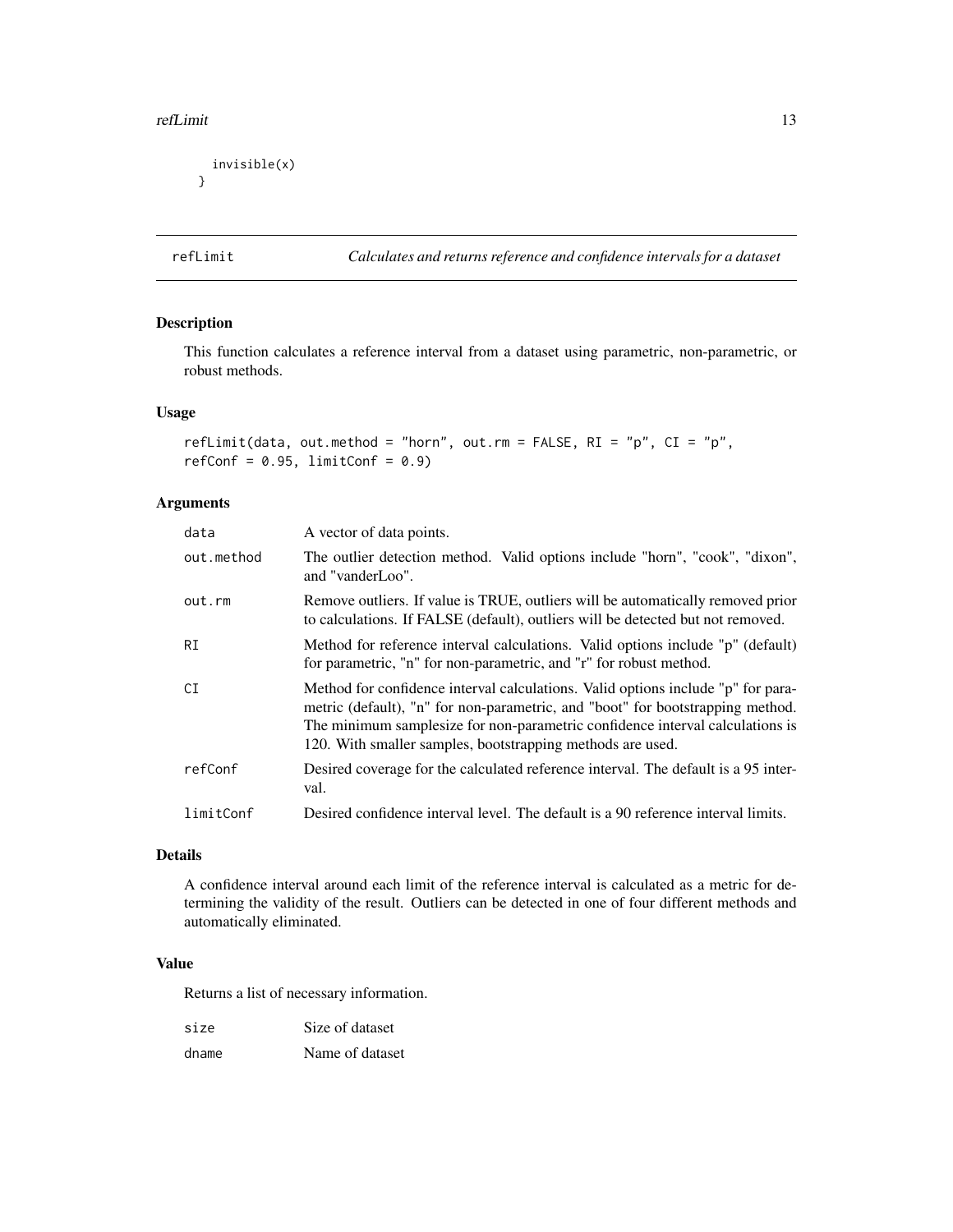| out.method | Outlier detection method                                              |
|------------|-----------------------------------------------------------------------|
| out.rm     | Boolean indicating whether outliers are automatically removed         |
| outliers   | Vector of detected outliers                                           |
| methodRI   | Method for reference interval calculations $(p, n, or r)$             |
| methodCI   | Method for confidence interval calculations (p, n, boot)              |
| norm       | Results of running Shapiro-Wilk and Kolmorgorov-Smirnov normacy tests |
| refConf    | Desired coverage of reference interval                                |
| limitConf  | Desired confidence interval level                                     |
| Ref_Int    | List containing the reference interval and confidence interval values |

#### Author(s)

Daniel Finnegan

# References

ASVCP reference interval guidelines: determination of de novo reference intervals in veterinary species and other related topics. Vet Clin Pathol 41/4 (2012) 441-453, 2012. American Society for Veterinary Clinical Pathology

```
refLimit(set20, out.method = "dixon")
refLimit(set200, out.method = "cook", out.m = TRUE, RI = "n", refConf = 0.9)## The function is currently defined as
function (data, out.method = "horn", out.rm = FALSE, RI = "p",
   CI = "p", refConf = 0.95, limitConf = 0.9){
   cl = class(data)if (cl == "data.frame") {
       frameLabels = colnames(data)
       dname = deparse(substitute(data))
       result = lapply(data, singleRefLimit, dname, out.method,
           out.rm, RI, CI, refConf, limitConf)
       for (i in 1:length(data)) {
           result[[i]]$dname = frameLabels[i]
        }
       class(result) = "interval"
    }
    else {
       frameLabels = NULL
       dname = deparse(substitute(data))
       result = singleRefLimit(data, dname, out.method, out.rm,
           RI, CI, refConf, limitConf)
   }
   return(result)
 }
```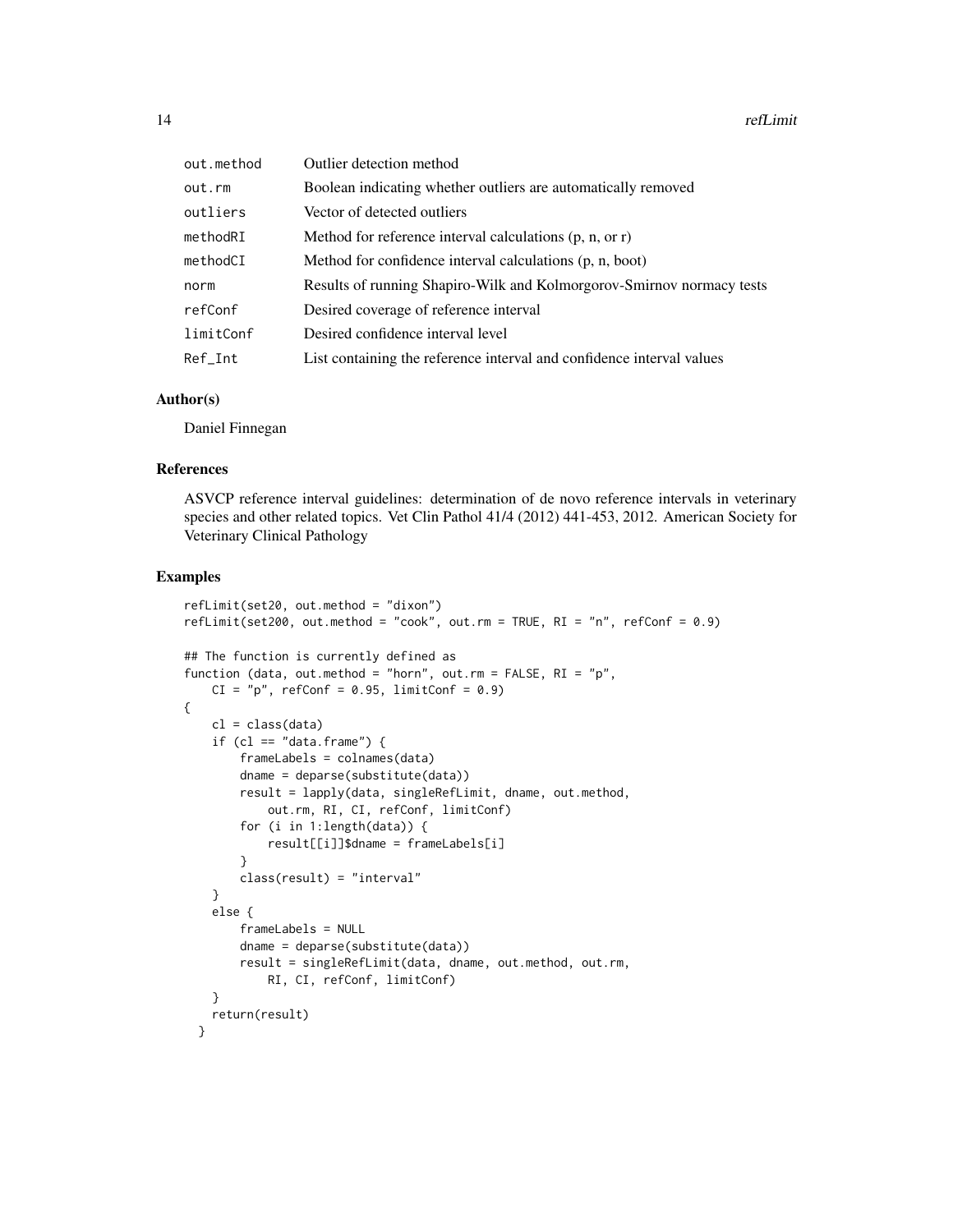<span id="page-14-0"></span>

# Description

The robust method is an iterative method that determines the most appropriate weighted mean of the data and then calculates the desired reference interval.

#### Usage

```
robust(data, indices = c(1:length(data)), refConf = 0.95)
```
#### Arguments

| data    | Vector of data.                                                     |
|---------|---------------------------------------------------------------------|
| indices | Indices of data to use for calculations.                            |
| refConf | Desired coverage of the reference interval. Default is 95 interval. |

#### Value

Returns a vector containing the lower and upper limits of the reference interval.

#### Author(s)

Daniel Finnegan

#### References

Defining, Establishing, and Verifying Reference Intervals in the Clinical Laboratory; Approved Guideline - 3rd Edition (C28-A3)

```
robust(set50)
robust(horn.outliers(set20)$subset)
## The function is currently defined as
function (data, indices = c(1:length(data)), refConf = 0.95)
{
   data = sort(data[indices])
   n = length(data)
   median = summary(data)[[3]]
   Tbi = median
   TbiNew = 10000
   c = 3.7MAD = summary(abs(data - median))[[3]]MAD = MAD/0.6745smallDiff = FALSE
```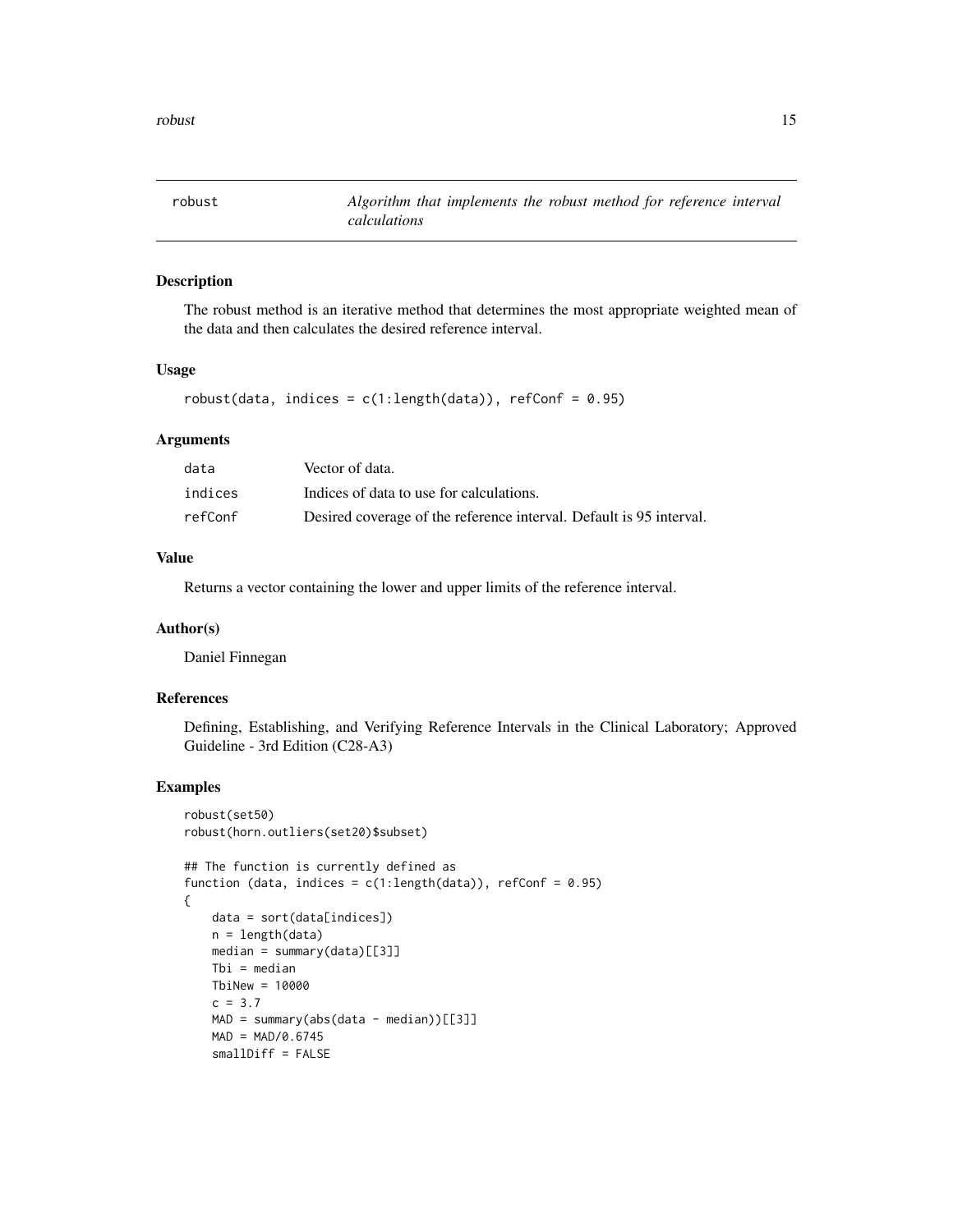```
repeat {
     ui = (data - Tbi)/(c * MAD)ui[ui < -1] = 1ui[ui > 1] = 1wi = (1 - ui^2)^2TbiNew = (sum(data * wi)/sum(wi))if ((abs(ThiNew - Tbi)) < 1e-06)break
      }
      Tbi = TbiNew
  }
 ui = NULLui = (data - median) / (205.6 * MAD)sbi205.6 = 205.6 * MAD * sqrt((n * sum(((1 - ui[ui > -1 &
      ui < 1]^2)^4) * ui[ui > -1 & ui < 1]^2))/(sum((1 - ui[ui >
      -1 & ui < 1]^2) * (1 - 5 * ui[ui > -1 & ui < 1]^2)) *
      max(c(1, -1 + sum((1 - ui[ii > -1 & ui < 1]^2)) * (1 -5 * ui[ui > -1 & ui < 1]^2))))))
  ui = NULLui = (data - median)/(3.7 * MAD)sbi3.7 = 3.7 * MAD * sqrt((n * sum(((1 - ui[ui > -1 & ui <
     1]^2)^4) * ui[ui > -1 & ui < 1]^2))/(sum((1 - ui[ui >
      -1 & ui < 1]^2) * (1 - 5 * ui[ui > -1 & ui < 1]^2)) *
      max(c(1, -1 + sum((1 - ui[ui > -1 & ui < 1]^2)) * (1 -5 * ui[ui > -1 & ui < 1]^2))))))
  ui = NULL
  ui = (data - Tibi)/(3.7 * shi3.7)St3.7 = 3.7 * sbi3.7 * sqrt((sum(((1 - ui[ui > -1 & ui <
     1]^2)^4) * ui[ui > -1 & ui < 1]^2))/(sum((1 - ui[ui >
      -1 & ui < 1]^2) * (1 - 5 * ui[ui > -1 & ui < 1]^2)) *
      max(c(1, -1 + sum((1 - ui[ui > -1 & ui < 1]^2)) * (1 -5 * <i>ui</i>[<i>ui</i> > -1 & <i>ui</i> < (1]^{2})())))tStatistic = qt(1 - ((1 - refConf)/2), (n - 1))margin = tStatistic * sqrt(sbi205.6^2 + St3.7^2)
  robustLower = Tbi - marginrobustUpper = Tbi + marginRefInterval = c(robustLower, robustUpper)
  return(RefInterval)
}
```
set120 *Dataset containing 120 values*

#### Description

Small dataset containing 120 samples. The mean is centered on 27 with a standard deviation of 7.

#### Usage

set120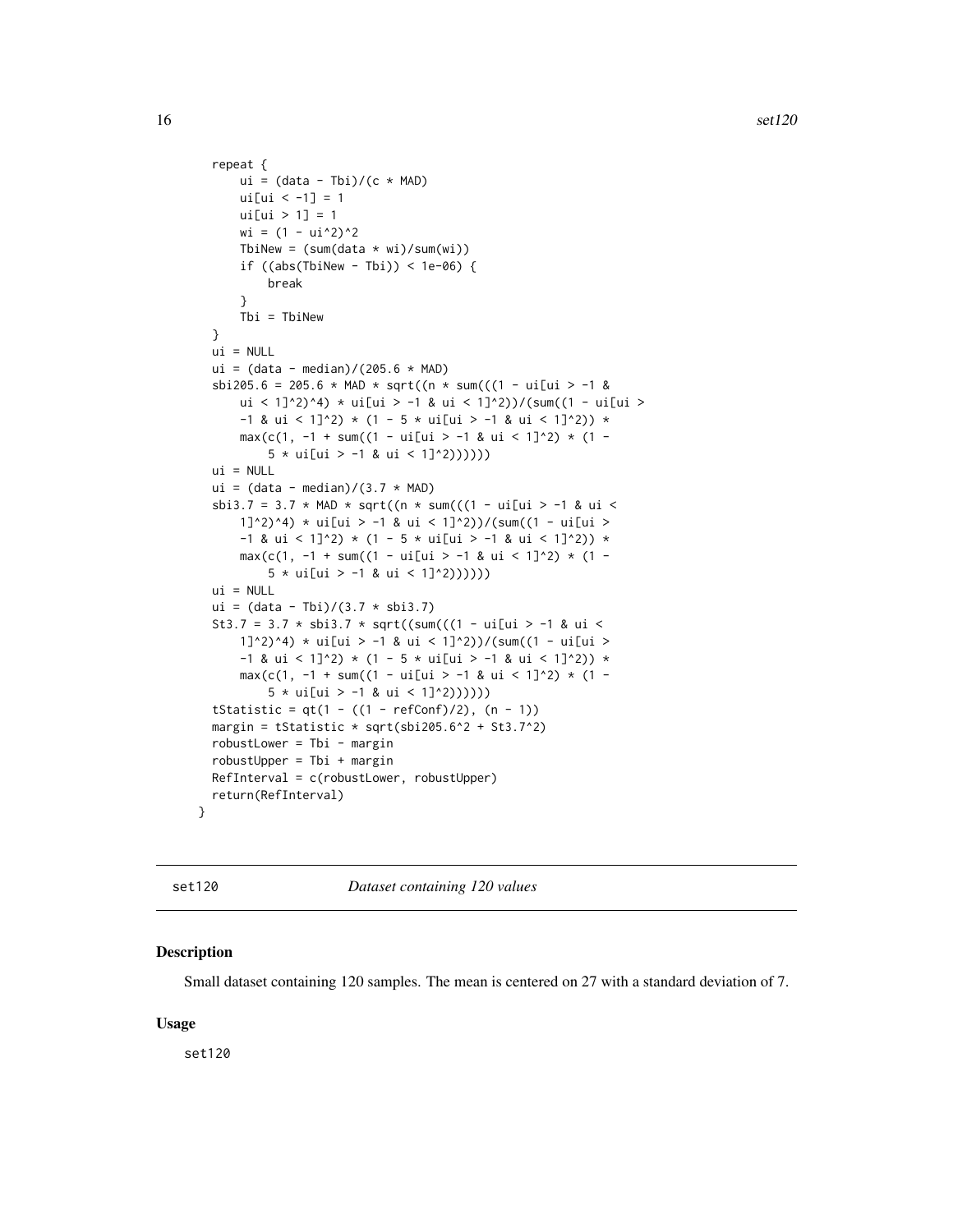<span id="page-16-0"></span> $\text{set20}$  17

# Format

The format is: num [1:120] 38.1 12.6 31.3 35.5 22.6 ...

# Source

 $rnorm(120, m = 27, sd = 7)$ 

# Examples

data(set120)

set20 *Small dataset containing 20 samples*

# Description

Small dataset containing 20 samples. The mean is centered on 42 with a standard deviation of 5.

# Usage

set20

# Format

The format is: num [1:20] 35 32.9 43.6 44.6 35.9 ...

# Source

 $rnorm(20, m = 42, sd = 6)$ 

# Examples

data(set20)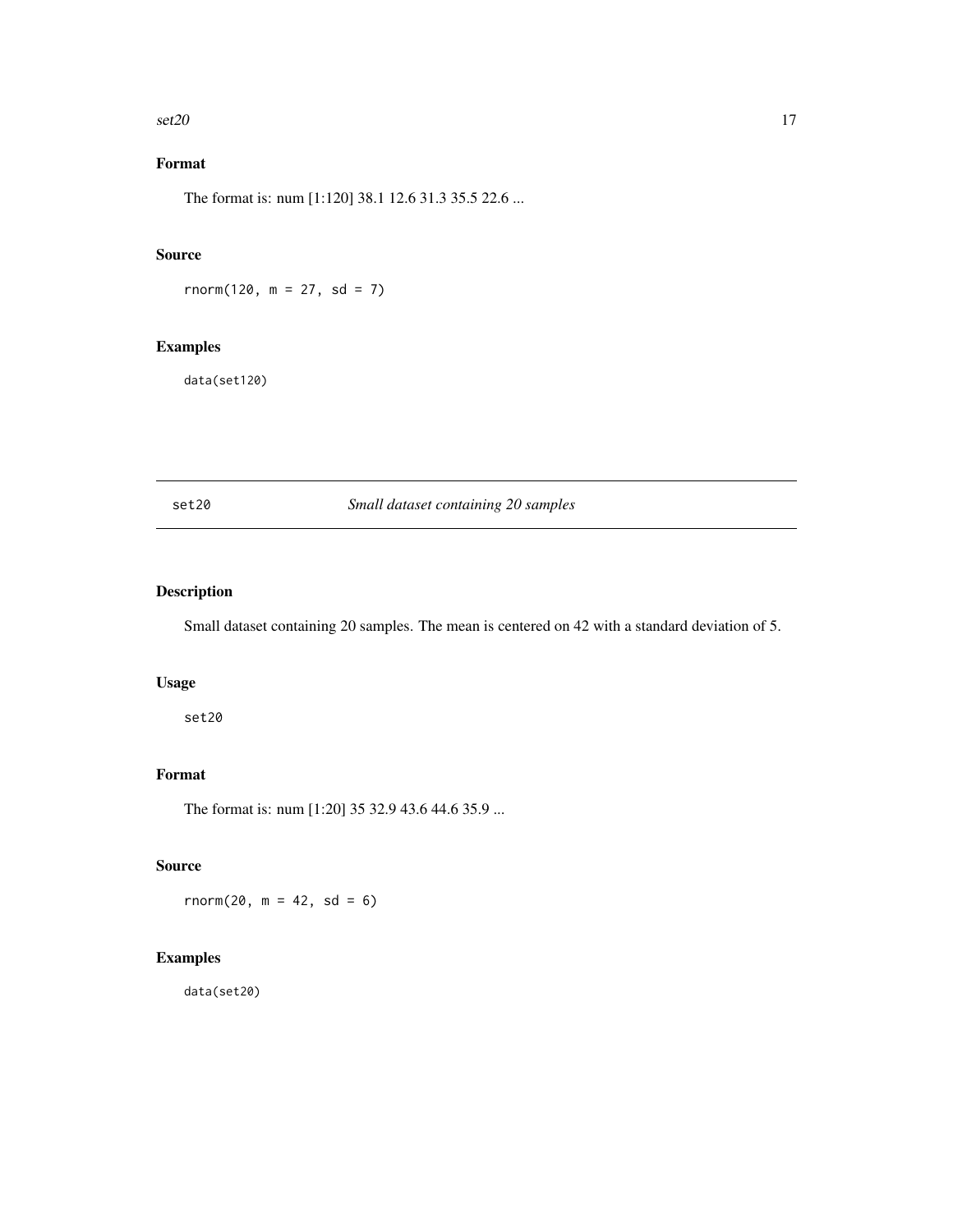<span id="page-17-0"></span>

# Description

Small dataset containing 200 samples. The mean is centered on 5 with a standard deviation of 1.

# Usage

set200

# Format

The format is: num [1:200] 3.95 5.16 5.32 3.86 3.54 ...

# Source

 $rnorm(200, m = 5, sd = 1)$ 

#### Examples

data(set200)

set50 *Dataset containing 50 values*

# Description

Small dataset containing 50 samples. The mean is centered on 14 with a standard deviation of 3.

# Usage

set50

# Format

The format is: num [1:50] 16.61 20.43 7.91 15.19 14.77 ...

# Source

 $rnorm(50, m = 14, sd = 3)$ 

# Examples

data(set50)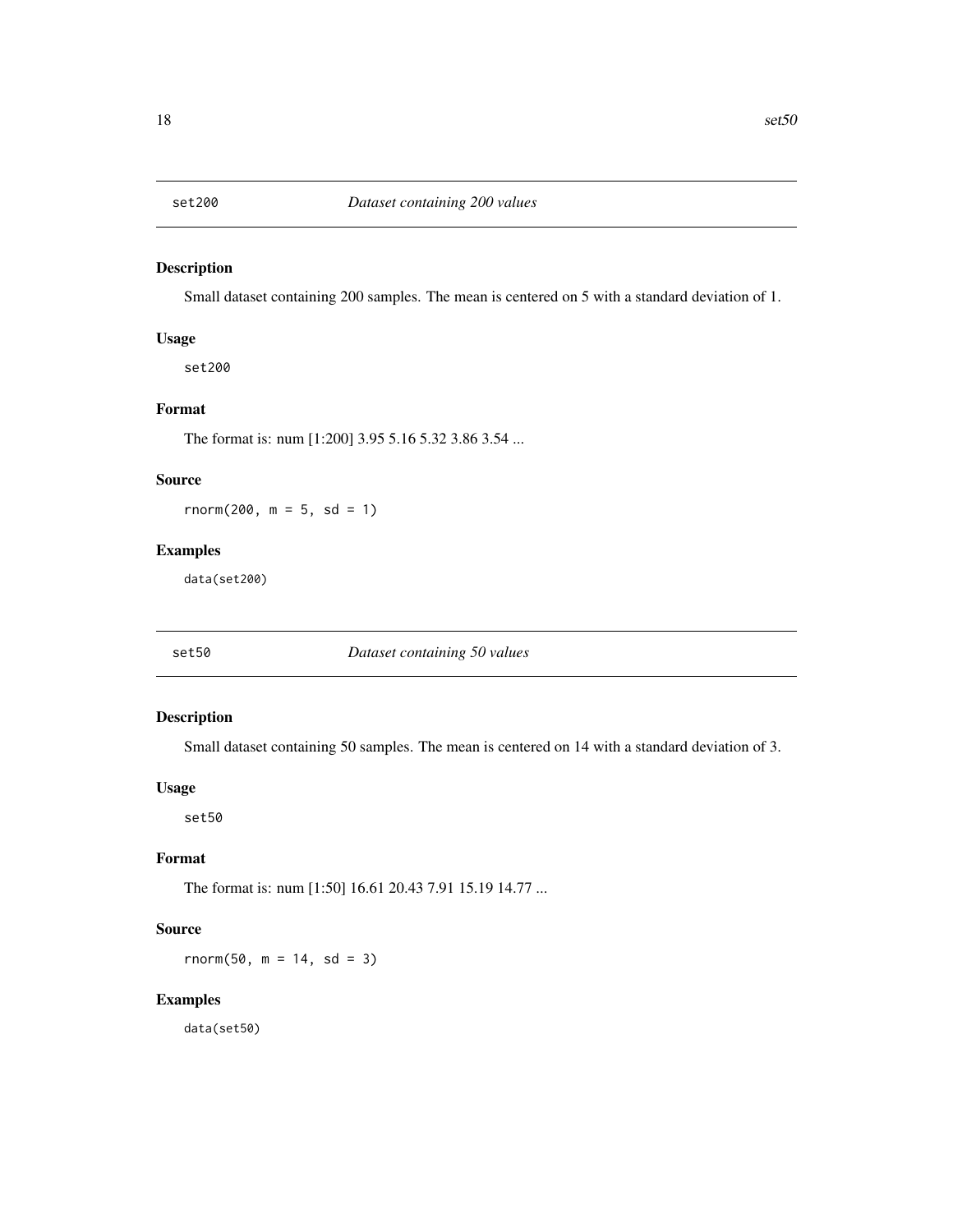<span id="page-18-0"></span>

# Description

Four different datasets of sizes 20, 50, 120, and 200.

#### Usage

sets.RData

# Format

The format is: chr "sets.RData"

#### Examples

data(sets.RData)

singleRefLimit *This is the workhorse of the refLimit function*

# Description

This is the function called to work on each individual vector of data.

#### Usage

```
singleRefLimit(data, dname = "default", out.method = "horn", out.rm = FALSE,
RI = "p", CI = "p", refConf = 0.95, limitConf = 0.9)
```
#### Arguments

| data       | A vector of data points.                                                                                                                                                                                                                                                                                           |
|------------|--------------------------------------------------------------------------------------------------------------------------------------------------------------------------------------------------------------------------------------------------------------------------------------------------------------------|
| dname      | Name of dataset.                                                                                                                                                                                                                                                                                                   |
| out.method | The outlier detection method. Valid options include "horn", "cook", "dixon",<br>and "vanderLoo".                                                                                                                                                                                                                   |
| out.rm     | Remove outliers. If value is TRUE, outliers will be automatically removed prior<br>to calculations. If FALSE (default), outliers will be detected but not removed.                                                                                                                                                 |
| RI         | Method for reference interval calculations. Valid options include "p" (default)<br>for parametric, "n" for non-parametric, and "r" for robust method.                                                                                                                                                              |
| CI         | Method for confidence interval calculations. Valid options include "p" for para-<br>metric (default), "n" for non-parametric, and "boot" for bootstrapping method.<br>The minimum sample size for non-parametric confidence interval calculations<br>is 120. With smaller samples, bootstrapping methods are used. |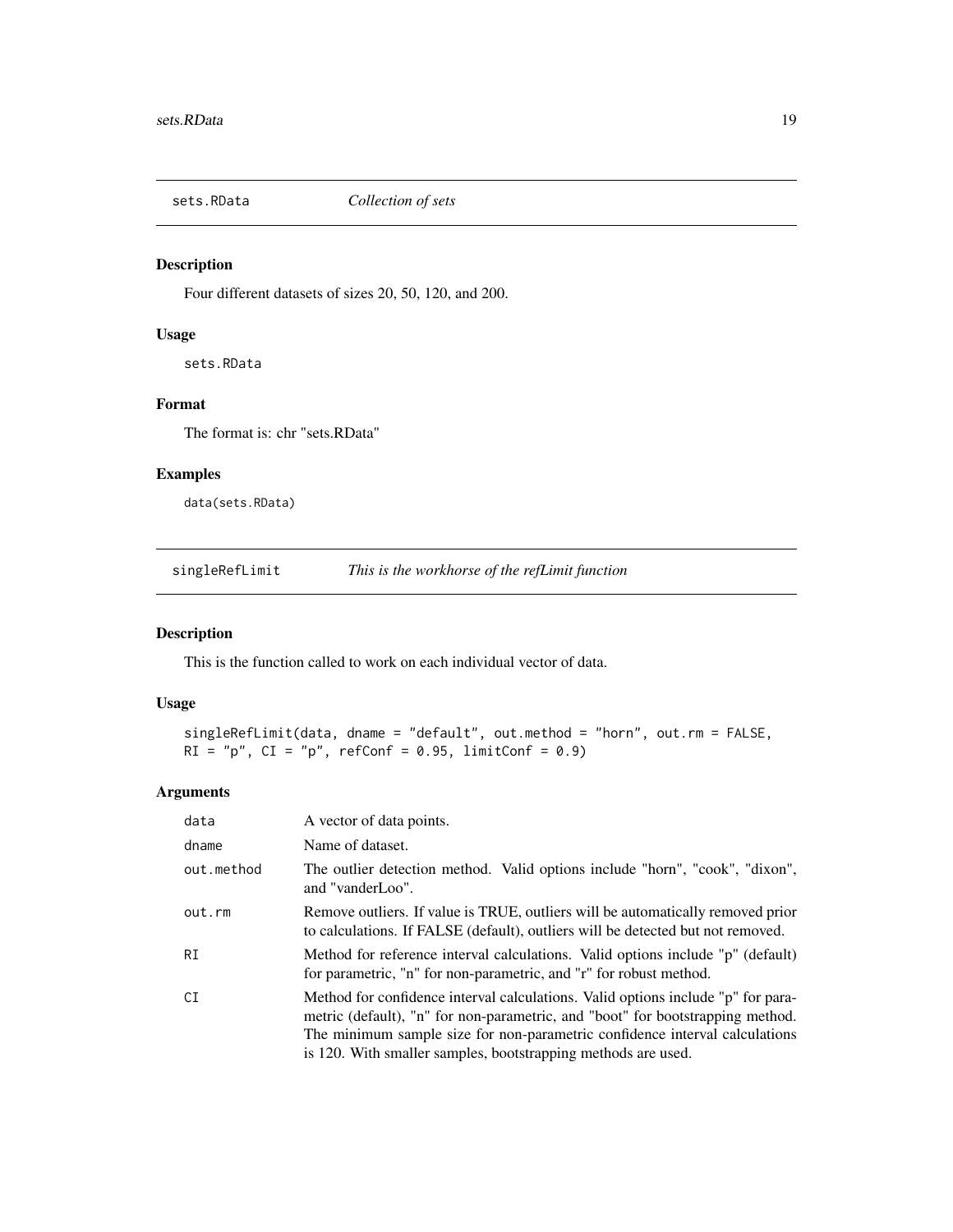| refConf   | Desired coverage for the calculated reference interval. The default is a 95       |
|-----------|-----------------------------------------------------------------------------------|
| limitConf | Desired confidence interval level. The default is a 90 confidence interval around |
|           | the reference interval limits.                                                    |

# Value

Returns a list of necessary information.

| size       | Size of dataset                                                       |
|------------|-----------------------------------------------------------------------|
| dname      | Name of dataset                                                       |
| out.method | Method of outlier detection                                           |
| out.rm     | Boolean indicating whether outliers are automatically removed         |
| outliers   | Vector of detected outliers                                           |
| methodRI   | Method for reference interval calculations $(p, n, or r)$             |
| methodCI   | Method for confidence interval calculations (p, n, boot)              |
| norm       | Results of running Shapiro-Wilk and Kolmorgorov-Smirnov normacy tests |
| refConf    | Desired coverage of reference interval                                |
| limitConf  | Desired confidence interval level                                     |
| Ref Int    | List containing the reference interval and confidence interval values |

# Author(s)

Daniel Finnegan

```
singleRefLimit(set200, out.method = "horn", out.rm = TRUE)
## The function is currently defined as
function (data, dname = "default", out.method = "horn", out.rm = FALSE,
   RI = "p", CI = "p", refConf = 0.95, limitConf = 0.9){
   if (out.method == "divon") {
       output = dixon.outliers(data)
    }
   else if (out.method == "cook") {
       output = cook.outliers(data)
    }
   else if (out.method == "vanderLoo") {
       output = vanderLoo.outliers(data)
    }
   else {
       output = horn.outliers(data)
    }
    if (out.rm == TRUE) {
       data = output$subset
    }
    outliers = output$outliers
```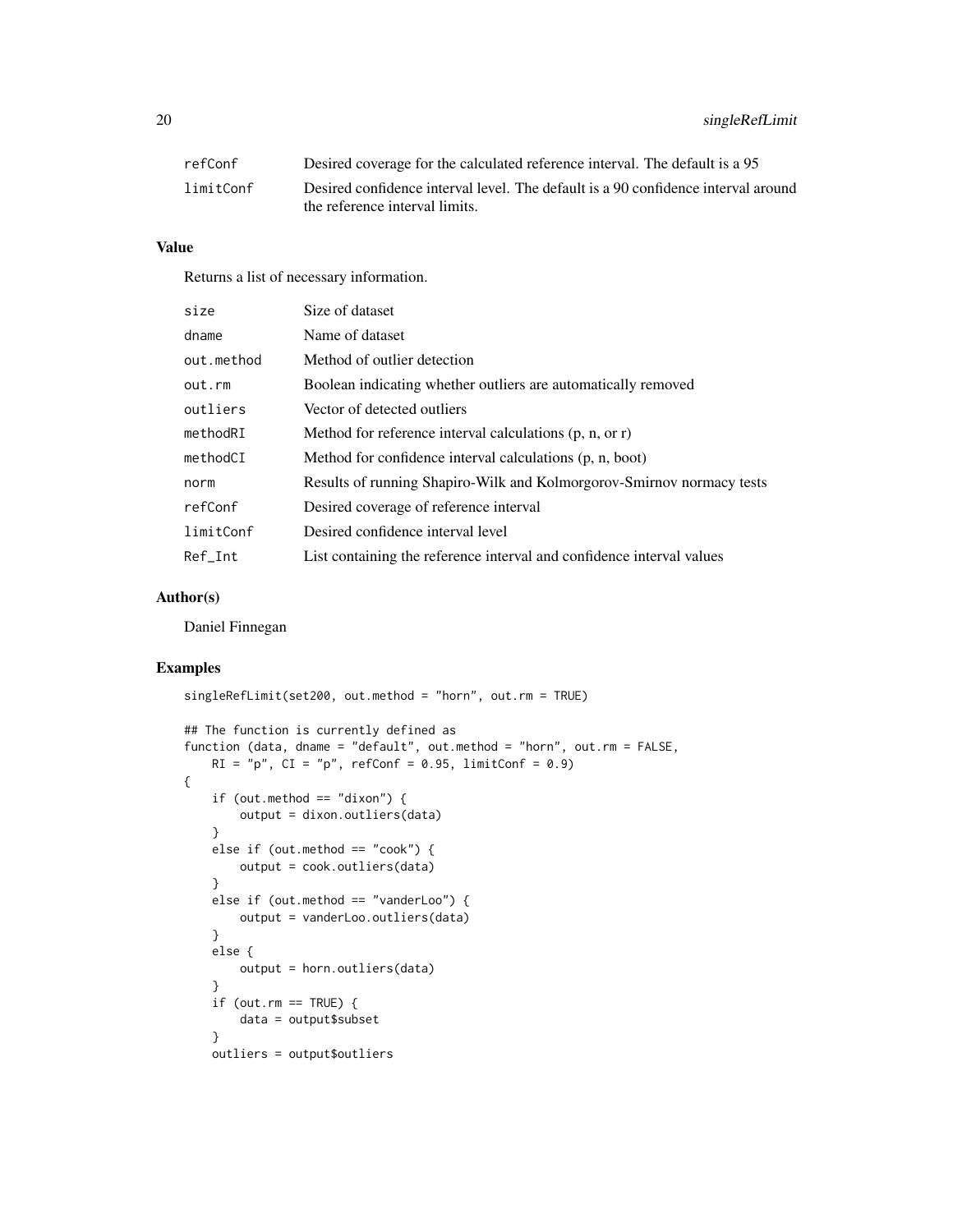```
n = length(data)
mean = mean(data, na.rm = TRUE)sd = sd(data, na.rm = TRUE)
norm = NULL
if (RI == "n") {
   methodRI = "Reference Interval calculated nonparametrically"
    data = sort(data)holder = nonparRI(data, indices = 1:length(data), refConf)
    lowerRefLimit = holder[1]upperRefLimit = holder[2]
    if (CI == "p") {
        CI = "n"}
}
if (RI == "r") {
    methodRI = "Reference Interval calculated using Robust algorithm"
    holder = robust(data, 1:length(data), refConf)
    lowerRefLimit = holder[1]
    upperRefLimit = holder[2]
   CI = "boot"
}
if (RI == "p") {
   methodRI = "Reference Interval calculated parametrically"
    methodCI = "Confidence Intervals calculated parametrically"
    refZ = qnorm(1 - ((1 - refConf)/2))limitZ = qnorm(1 - ((1 - limitConf)/2))lowerRefLimit = mean - refZ * sd
    upperRefLimit = mean + refZ * sd
    se = sqrt(((sd^2)/n) + (((refZ^2) * (sd^2))/(2 * n)))
    lowerRefLowLimit = lowerRefLimit - limitZ * selowerRefUpperLimit = lowerRefLimit + limitZ * se
    upperRefLowLimit = upperRefLimit - limitZ * se
    upperRefUpperLimit = upperRefLimit + limitZ * se
    shap_normalcy = shapiro.test(data)
    shap_output = paste(c("Shapiro-Wilk: W = ", format(shap_normalcy$statistic,
        digits = 6), ", p-value = ", format(shap_normalcy$p.value,
        digits = 6)), collapse = "")
    ks_normalcy = suppressWarnings(ks.test(data, "pnorm",
        m = mean, sd = sd))
    ks_output = paste(c("Kolmorgorov-Smirnov: D = ", format(ks_normalcy$statistic,
        digits = 6), ", p-value = ", format(ks_normalcy$p.value,
        digits = 6)), collapse = "")
    if (shap_normalcy$p.value < 0.05 | ks_normalcy$p.value <
       0.05) {
        norm = list(shap_output, ks_output)
    }
    else {
        norm = list(shap_output, ks_output)
    }
\lambdaif (CI == "n") {
    if (n < 120) {
        cat("\nSample size too small for non-parametric confidence intervals,
```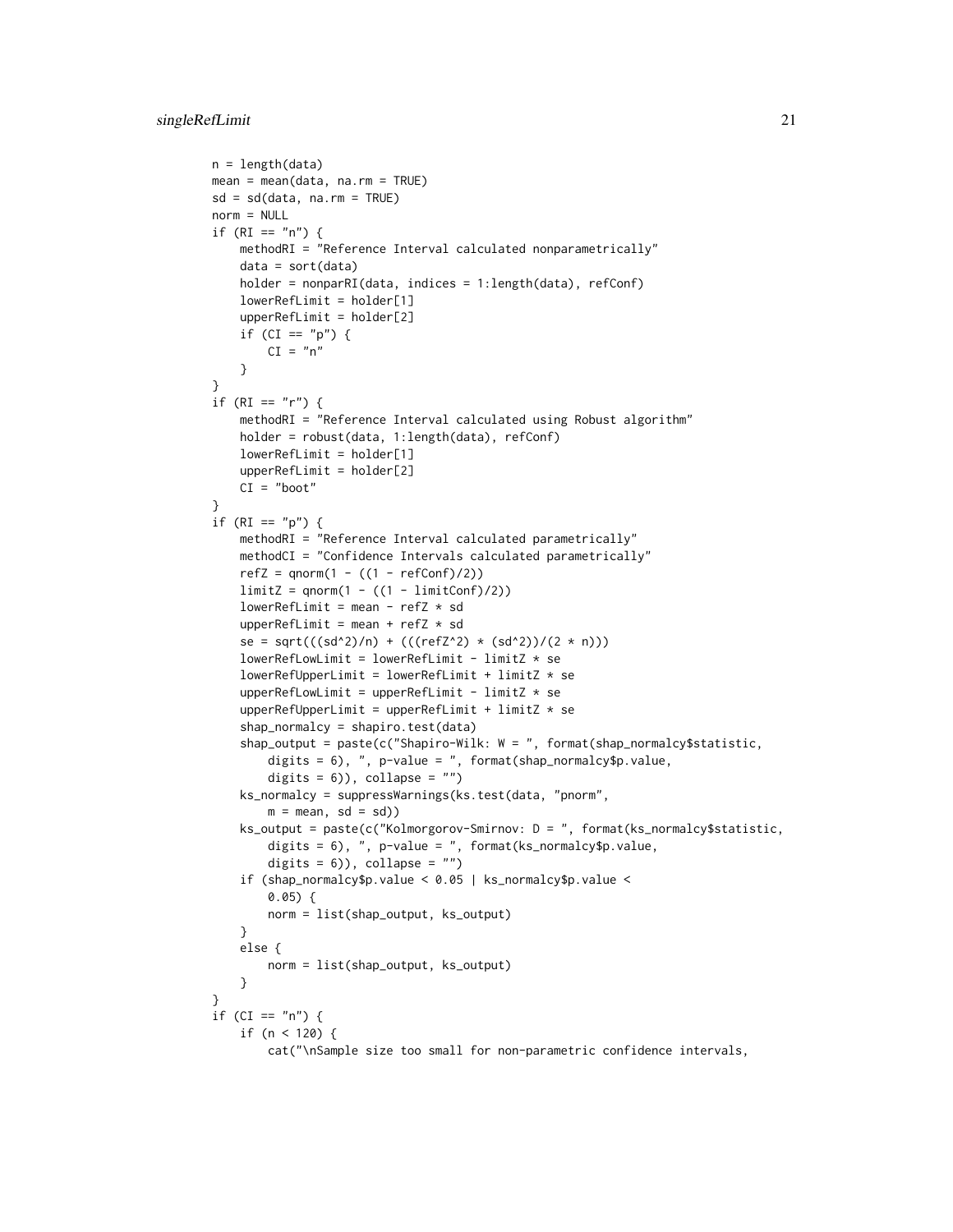```
bootstrapping instead\n")
          CI = "boot"}
      else {
          methodCI = "Confidence Intervals calculated nonparametrically"
          ranks = subset(nonparRanks, subset = (nonparRanks$SampleSize ==
              n))
          lowerRefLowLimit = data[ranks$Lower]
          lowerRefUpperLimit = data[ranks$Upper]
          upperRefLowLimit = data[(n + 1) - ranks$Upper]upperRefUpperLimit = data[(n + 1) - ranks$Lower]}
  }
  if (CI == "boot" & (RI == "n" | RI == "r")) {
      methodCI = "Confidence Intervals calculated by bootstrapping, R = 5000"
      if (RI == "n") {
          bootresult = boot(data = data, statistic = nonparRI,
              refConf = refConf, R = 5000)}
      if (RI == "r") {
          bootresult = boot(data = data, statistic = robust,
              refConf = refConf, R = 5000)}
      bootresultlower = boot.ci(bootresult, conf = limitConf,
          type = "basic", index = 1)
      bootresultupper = boot.ci(bootresult, conf = limitConf,
          type = "basic", index = 2)
      lowerRefLowLimit = bootresultlower$basic[4]
      lowerRefUpperLimit = bootresultlower$basic[5]
      upperRefLowLimit = bootresultupper$basic[4]
      upperRefUpperLimit = bootresultupper$basic[5]
  }
  RVAL = list(size = n, dname = dname, out.method = out.method,
      out.rm = out.rm, outliers = outliers, methodRI = methodRI,
      methodCI = methodCI, norm = norm, refConf = refConf,
      limitConf = limitConf, Ref_Int = c(lowerRefLimit = lowerRefLimit,
          upperRefLimit = upperRefLimit),
          Conf_Int = c(lowerRefLowLimit = lowerRefLowLimit,
          lowerRefUpperLimit = lowerRefUpperLimit,
          upperRefLowLimit = upperRefLowLimit,
          upperRefUpperLimit = upperRefUpperLimit))
  class(RVAL) = "interval"
  return(RVAL)
}
```
tables.RData *Two reference tables necessary for reference interval calculations*

#### Description

Table for non-parametric ranks of confidence intervals.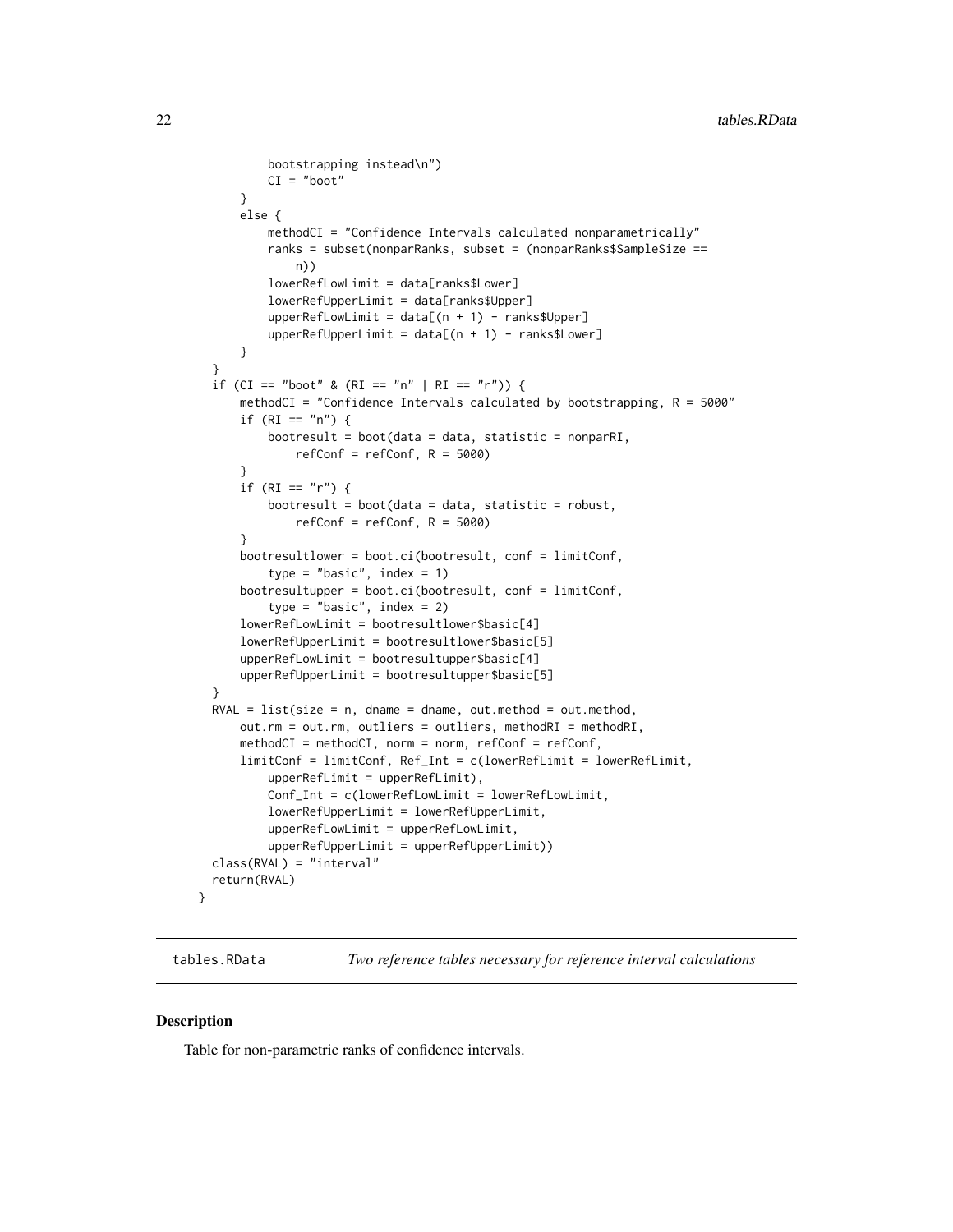#### <span id="page-22-0"></span>vanderLoo.outliers 23

# Usage

tables.RData

#### Format

The format is: chr "tables.RData"

# Examples

data(tables.RData)

vanderLoo.outliers *Mark van der Loo's outlier detection method in the extremevalues package*

# Description

Separates data into vectors of outliers and a cleaned subset of the data.

# Usage

vanderLoo.outliers(data)

# Arguments

data Vector of data values.

# Value

Returns a list containing a vector of outliers and a vector of the cleaned data (subset).

| outliers | A vector of outliers from the data set                      |
|----------|-------------------------------------------------------------|
| subset   | A vector containing the remaining data, cleaned of outliers |

#### Note

Requires extremevalues package.

# Author(s)

Daniel Finnegan

#### References

http://cran.r-project.org/web/packages/extremevalues/extremevalues.pdf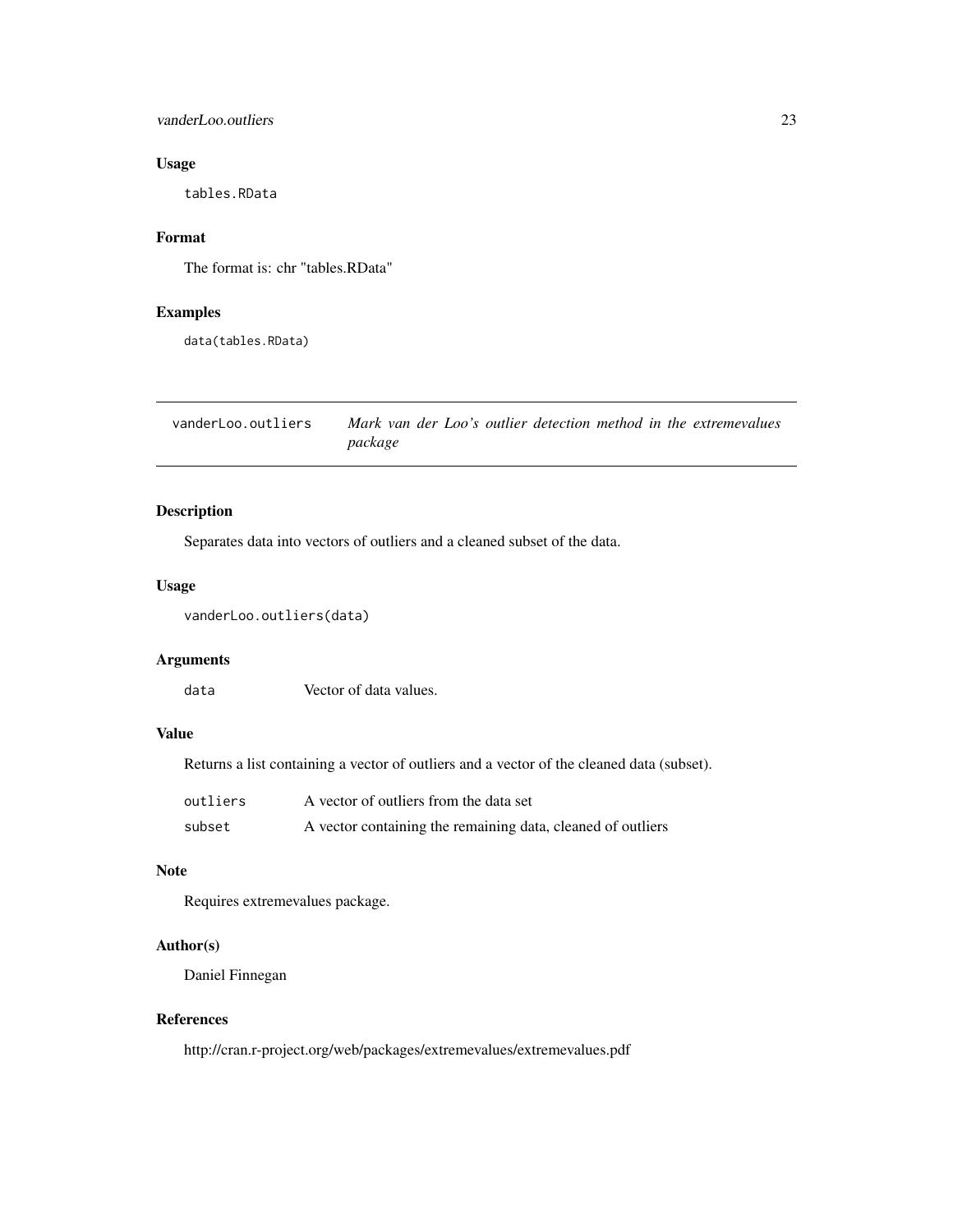```
vanderLoo.outliers(set50)
vanderLoo.outliers(set200)
## The function is currently defined as
function (data)
{
   result = getOutliers(data, method = "I")
   indices = c(result$iLeft, result$iRight)
   out = data[indices]
   sub = data[!data %in% out]
   return(list(outliers = out, subset = sub))
  }
```